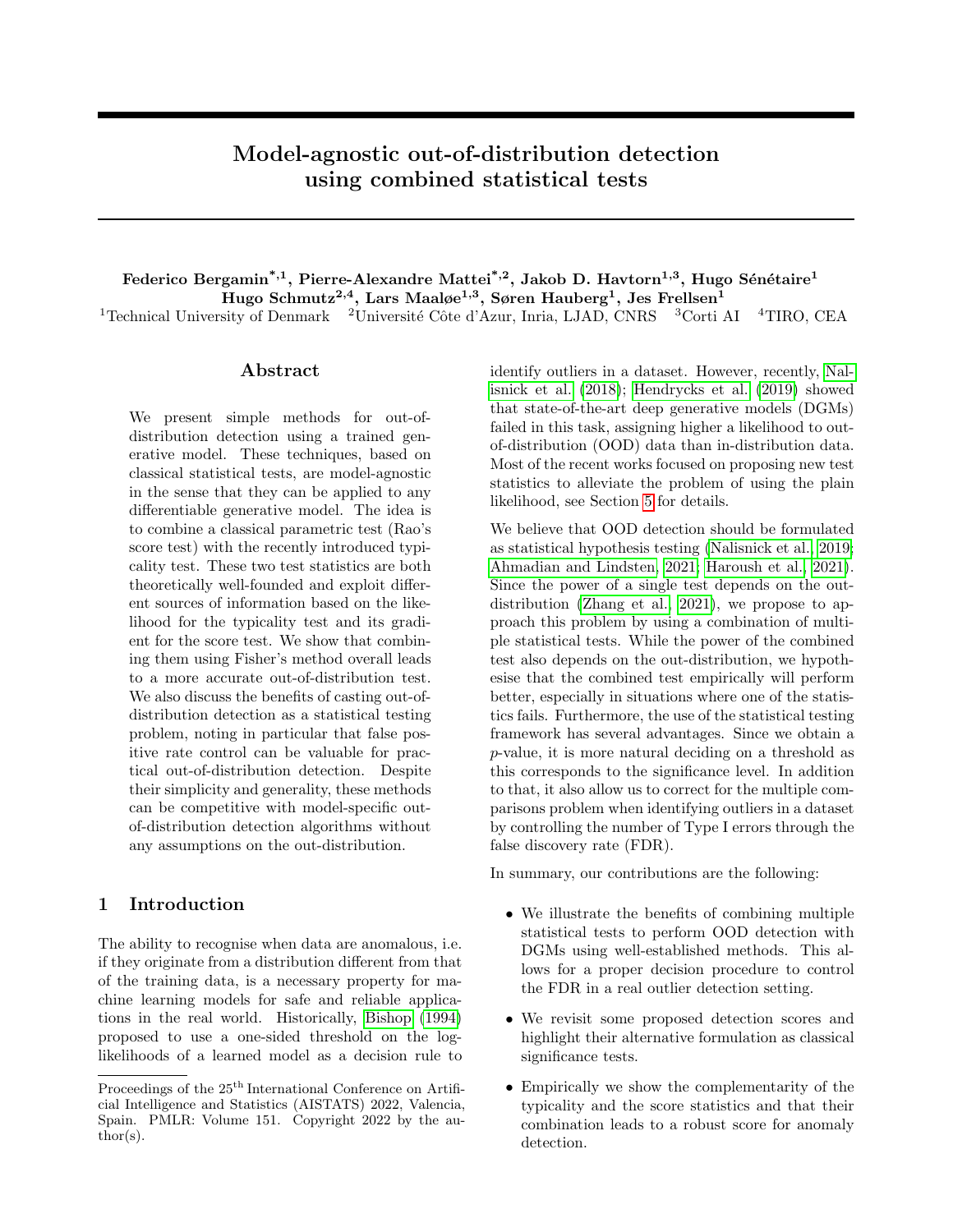# 2 Using statistical tests for out-of-distribution detection

We consider some data of interest that live in a space X. Assume that we have a curated dataset  $x_1, \ldots, x_m$ , i.e. there are no outliers, and we are interested in understanding if some new data  $\tilde{x}_1, \ldots, \tilde{x}_n$  are collectively anomalies. In other words, we wonder whether or not  $\tilde{x}_1, \ldots, \tilde{x}_n$  are likely to come from the same distribution that generated our curated dataset. We present in this section two different approaches for doing out-of-distribution detection using statistical tests: one based on classical parametric tests and one based on maximum mean discrepancy. A convenient property of the tests we consider is that they are all onesided, which means we can expect them to be larger when the data are more likely to be OOD. This allows us to compute p-values by simply using the empirical CDF, which is hyperparameter-free.

Note that in this problem formulation, the case  $n = 1$ corresponds to the situation where we need to decide if a single data point is out-of-distribution. This hardest setting will be of particular interest, and this is also the main focus of recent work, see Section [5.](#page-5-0)

## <span id="page-1-0"></span>2.1 Parametric tests for out-of-distribution detection

The typical approach is to consider a parametric family  $(p_{\theta})_{\theta \in \Theta}$  of probability densities over X and learn a suitable  $\theta_0 \in \Theta$  using any inference technique, for example maximum likelihood, and the clean data  $x_1, \ldots, x_m$ . Depending on the input domain,  $(p_\theta)_{\theta \in \Theta}$ could be composed of DGMs (in that case,  $\theta$  would be neural network weights) or Gaussian mixture models (in that case,  $\theta$  would be composed of means, covariances, and proportions). The question we wish to answer may then be phrased: is  $p_{\theta_0}$  an appropriate model for  $\tilde{x}_1, \ldots, \tilde{x}_n$ ?

We choose to formalize this problem as a *paramet*ric test whose alternative hypothesis is that  $\tilde{x}$  is outof-distribution. More specifically, if we assume that  $\tilde{x}_1, \ldots, \tilde{x}_n \sim_{i.i.d.} p_{\tilde{\theta}}$  for some unknown  $\tilde{\theta} \in \Theta$ , we wish to test  $\mathcal{H}_0$ :  $\tilde{\theta} = \theta_0$  against  $\mathcal{H}$ :  $\tilde{\theta} \neq \theta_0$ , where the alternative hypothesis  $H$  is that the test points are OOD.

Many tests have been proposed for this purpose. The three most famous are the likelihood ratio test of [Ney](#page-10-2)[man and Pearson](#page-10-2) [\(1928\)](#page-10-2), Rao's [\(1948\)](#page-10-3) score test, and the Wald test [\(Wald, 1943\)](#page-11-1). These three classics are nicely reviewed by [Buse](#page-9-4) [\(1982\)](#page-9-4) or by [Rao](#page-10-4) [\(2005\)](#page-10-4), who called them the "Holy Trinity". A recent and interesting one is the gradient test of [Terrell](#page-11-2) [\(2002\)](#page-11-2), which is reviewed in great detail in Lemonte's [\(2016\)](#page-10-5) monograph.

Let us review the statistics of these four tests:

- likelihood ratio statistic is  $S_{LR} = 2(\ell(\hat{\theta}) \ell(\theta_0)),$
- Wald statistic is  $S_W = (\hat{\theta} \theta_0)^T I(\hat{\theta}) (\hat{\theta} \theta_0),$
- score statistic is  $S_S = \nabla \ell(\theta_0)^T I(\theta_0)^{-1} \nabla \ell(\theta_0),$
- gradient statistic is  $S_G = \nabla \ell(\theta_0)^T (\hat{\theta} \theta_0),$

where  $\ell(\theta) = \log p_{\theta}(\tilde{x}_1, \ldots, \tilde{x}_n)$  is the likelihood function,  $I(\theta) = \mathbb{E}_{p_{\theta}}[\nabla \ell(\theta) \nabla \ell(\theta)^{T}]$  is the Fisher information matrix (FIM), and  $\hat{\theta} \in \arg \max_{\theta \in \Theta} \ell(\theta)$ .

The likelihood ratio statistic, the Wald statistic and the gradient statistic all require to fit a model on the additional datapoints  $\tilde{x}_1, \ldots, \tilde{x}_n$  in order to compute either  $\ell(\hat{\theta})$  or  $\tilde{\theta}$ . In our setting, if we want to use one of those statistics as an OOD score for a single example, we should fit a DGM on that single datapoint. [Xiao et al.](#page-11-3) [\(2020\)](#page-11-3) did this for a variational autoencoder (VAE, [Kingma and Welling, 2013;](#page-9-5) [Rezende](#page-10-6) [et al., 2014\)](#page-10-6) by only re-fitting inference network (or encoder) to the additional example, which is a typical approach to dealing with out-of-sample data in VAEs, as argued by [Cremer et al.](#page-9-6) [\(2018\)](#page-9-6) and [Mat](#page-10-7)[tei and Frellsen](#page-10-7) [\(2018\)](#page-10-7). However, much of the recent works in the literature [\(Ren et al., 2019;](#page-10-8) [Schirrmeister](#page-11-4) [et al., 2020;](#page-11-4) Serrà et al., 2020) mainly focus on deriving different versions of what they call a likelihood ratio statistic.

We tried to derive a general way to compute both the Wald statistic and the gradient statistic, by computing  $\theta$  with a few steps of a gradient-based optimization algorithm initialized at  $\theta_0$ , but this resulted in a very unstable update leading to computational issues (results not shown). Therefore, in this work we focus on studying the relevance of the score statistic for performing out-of-distribution detection since it is the only statistic that does not require fitting an additional model to the OOD data.

## <span id="page-1-1"></span>2.2 Maximum mean discrepancy for out-of-distribution detection

Another way of approaching out-of-distribution detection from a testing perspective is through a two-sample test. Denoting  $p_{data}$  the true training data distribution, the goal is to test  $\mathcal{H}_0 : \tilde{x}_1, \ldots, \tilde{x}_n \sim p_{\text{data}}$  against  $\mathcal{H} : \tilde{x}_1, \ldots, \tilde{x}_n \not\sim p_{\text{data}}$ , where the alternative hypothesis  $H$  again is that the test points are OOD.

A popular way of building statistics for two-sample tests is to use a measure of distance between  $p_{data}$ and the distribution of  $\tilde{x}_1, \ldots, \tilde{x}_n$ . The key idea here will be to use the trained generative model to build this measure of distance. To this end, we will use the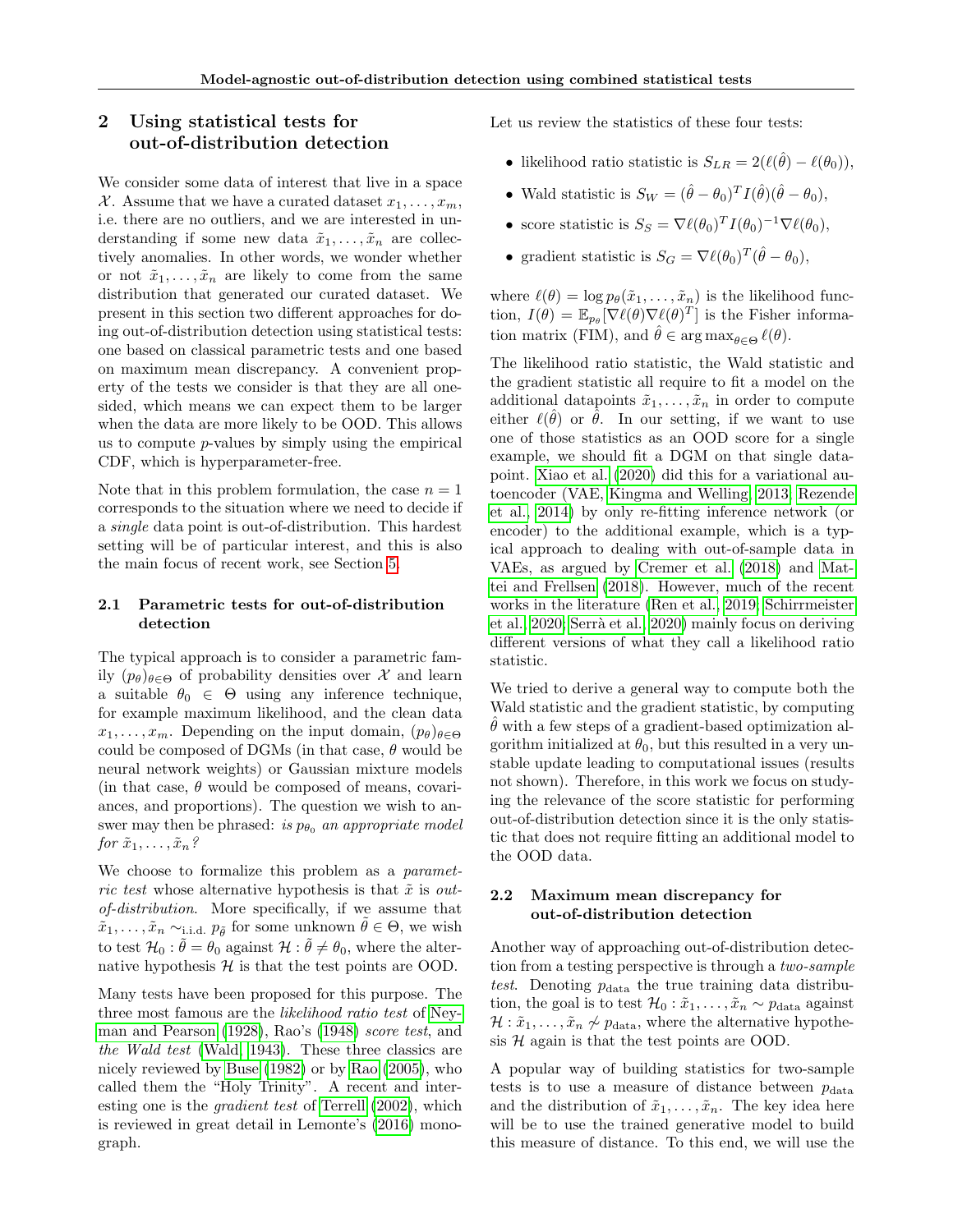maximum mean discrepancy (MMD) of [Gretton et al.](#page-9-7) [\(2012\)](#page-9-7), which is a kernel-based measure of distance. Then,  $p_{\theta}$  will be used to specify an appropriate kernel.

More specifically, given a kernel whose feature map is  $\Phi: \mathcal{X} \to \mathcal{H}$ , the MMD between two distributions P and Q over  $\mathcal X$  is defined as

$$
\text{MMD}_{\Phi}(P,Q) = ||E_{X \sim P}[\Phi(X)] - E_{Y \sim Q}[\Phi(Y)]||_{\mathcal{H}}.
$$
 (1)

In our context, the test statistics will be of the form

MMD<sub>Φ</sub> 
$$
\left( \frac{1}{m} \sum_{i=1}^{m} x_i, \frac{1}{n} \sum_{i=1}^{n} \tilde{x}_i \right) =
$$
  

$$
\left\| \frac{1}{m} \sum_{i=1}^{m} \Phi(x_i) - \frac{1}{n} \sum_{i=1}^{n} \Phi(\tilde{x}_i) \right\|_{\mathcal{H}}, \quad (2)
$$

where  $\Phi$  is a kernel feature map built using the generative model and  $x_1, \ldots, x_m$  is the training data, i.e. samples from  $p_{data}$ . When  $H$  is a simple finitedimensional Hilbert space and  $\Phi$  can be computed easily, then [\(2\)](#page-2-0) can be computed by going through the data and computing the means in an online fashion.

As always with kernel methods, a key question is how to choose the kernel, or its feature map Φ. Here, we want to use the trained generative model  $p_{\theta}$  to build our kernel feature map Φ.

The Fisher kernel An important example of kernel based on a generative model is the Fisher kernel of [Jaakkola and Haussler](#page-9-8) [\(1999\)](#page-9-8). The embedding of this kernel is the Fisher score

$$
\Phi_{\text{Fisher}}(x) = I(\theta)^{-\frac{1}{2}} \nabla \log p_{\theta}(x),\tag{3}
$$

and the corresponding reproducing kernel Hilbert space norm is just the  $\ell_2$  norm:  $|| \cdot ||_{\mathcal{H}} = || \cdot ||_2$ . In the case of the Fisher kernel, this means that Equation [\(2\)](#page-2-0) becomes:

$$
\text{MMD}_{\Phi_{\text{Fisher}}} \left( \frac{1}{m} \sum_{i=1}^{m} x_i, \frac{1}{n} \sum_{i=1}^{n} \tilde{x}_i \right) =
$$
\n
$$
\left\| \frac{I(\theta)^{-\frac{1}{2}}}{m} \sum_{i=1}^{m} \nabla \log p_{\theta}(x_i) - \frac{I(\theta)^{-\frac{1}{2}}}{n} \sum_{i=1}^{n} \nabla \log p_{\theta}(\tilde{x}_i) \right\|_2.
$$
\n(4)

We will see later that MMD with a Fisher kernel is closely related to the score statistic. In Appendix [B,](#page-13-0) we additionally show that another popular OOD metric known as the Mahalanobis score [\(Lee et al., 2018\)](#page-10-9) can be interpreted as a MMD statistic with a certain Fisher kernel.

The typicality kernel A very simple approach of embedding the data using  $p_\theta$  is to choose  $\Phi_{\text{Typical}}(x) =$  $\log p_{\theta}(x)$ . Then, MMD is exactly equivalent to the typicality test statistic of [Nalisnick et al.](#page-10-1) [\(2019\)](#page-10-1), although this connection was not explicitly stated by [Nalisnick et al.](#page-10-1) [\(2019\)](#page-10-1). Because of this, we call the kernel  $k(x, y) = \log p_\theta(x) \cdot \log p_\theta(y)$  the typicality kernel. While  $\Phi_{\text{Typical}}$  is not as well motivated as a kernel as  $\Phi_{\text{Fisher}}$ , the concepts of typicality and typical set can be used to explain unintuitive behaviours of probability distributions in high-dimensional space as highlighted by [Nalisnick et al.](#page-10-0) [\(2018\)](#page-10-0). We also found that using this kernel generally gives good results for OOD tasks. An interesting analysis that we d not consider in this paper would be to study the properties of this kernel.

<span id="page-2-0"></span>In general, neither of these two kernels are characteristic, meaning that our MMD can be zero even if the distributions are not identical. This could be solved by combining them with a characteristic kernel, as in [Liu et al.](#page-10-10) [\(2020\)](#page-10-10), at the price of including a new hyperparameter.

## <span id="page-2-2"></span>3 Combining different test statistics

For single-sample OOD detection, [Zhang et al.](#page-11-0) [\(2021\)](#page-11-0) proved that there is not a single statistic that is constantly better compared to all the possible alternatives of interest. For this reason, we believe that using a combination of different test statistics should lead to an overall better OOD detection in settings where a single statistic might fail. Assume we compute  $k$  different test statistics  $T_1, \ldots, T_k$ , each testing  $\mathcal{H}_0$  against  $H$  as defined in Sections [2.1](#page-1-0) and [2.2.](#page-1-1) The goal is to combine these different tests into a single statistical test that ideally will perform better than the initial single tests. However, different tests can have different magnitudes and they can differ also in the direction of out-of-distribution detection, i.e. for some statistics having a higher values is associated with being OOD, while for other smaller values are OOD. This makes a combination non-trivial.

<span id="page-2-1"></span>(4) idea is to fit different nonparametric density estima-[Morningstar et al.](#page-10-11) [\(2021\)](#page-10-11) proposed the density of states estimator (DoSE) to overcome this problem. They only focused on the single-sample detection task, i.e.  $n = 1$  following our problem formulation. Their tors, such as a kernel-density estimator (KDE) or a one-class support vector machines (SVM), for each different statistic  $T_1, \ldots, T_k$  by using the values computed on the training set examples. For a single test example,  $\tilde{x}_1$ , they first compute  $T_1, \ldots, T_k$  and then combine those statistics by summing the different KDEs log-density. While this approach can be used for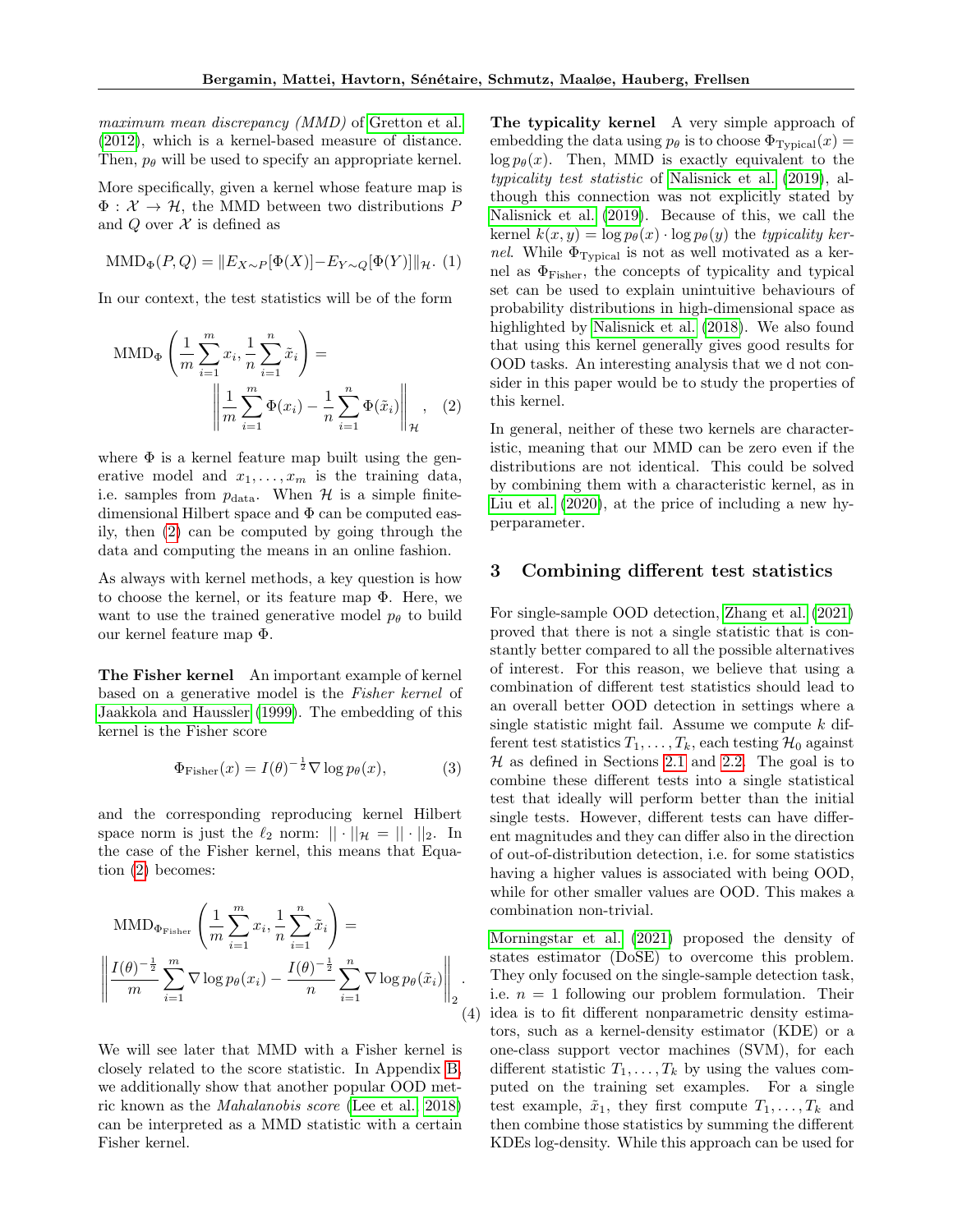any type of statistic, and thus is more general, it uses less prior information. Indeed, if we use only statistics that are truly one-sided, then we assume that a method that leverages the true nature of the statistics should work better. In addition to that, fitting a KDE introduces an additional hyperparameter.

In our work, instead, we propose a different approach and leverage the fact that we use only one-sided test statistics. This setting is a well-studied problem in the literature both for independent [\(Fisher, 1925;](#page-9-9) [Folks](#page-9-10) [and Little, 1971\)](#page-9-10) and dependent one-sided test statistics [\(Brown, 1975;](#page-9-11) [Wilson, 2019\)](#page-11-6). All these approaches rely on the computation of p-values of each statistic for the test set  $\tilde{x}_1, \ldots, \tilde{x}_n$ . This corresponds to computing  $p_j = \Pr(T_j > t_j | \mathcal{H}_0)$ , i.e. the probability that the j'th test is bigger than the observed value under the null hypothesis  $\mathcal{H}_0$ , where we assume that each  $T_i$  has a continuous distribution. Using p-values also solves the problem of the statistics having different scales. Indeed, p-values transform the different test statistics into the unit interval.

**Computation of**  $p$ **-values** We want to approximate the distribution of the *p*-values  $p_1, \ldots, p_k$  of  $\tilde{x}_1, \ldots, \tilde{x}_n$  under the null hypothesis  $\mathcal{H}_0$ . When  $\mathcal{H}_0$ is true, then  $p_i$  is uniformly distributed on the interval  $[0, 1]$ . To succeed in this, we should be able to compute  $p_j = \Pr(T_j > t_j \mid \mathcal{H}_0)$ , therefore we need to estimate the distribution of each statistic  $T_j$  under  $\mathcal{H}_0$ . As done by [Nalisnick et al.](#page-10-1) [\(2019\)](#page-10-1), we assume the existence of a validation set  $X'$  that was not used to train our generative model. From  $X'$  we bootstrap S new datasets  $\{X_s\}_{s=1}^S$  of size M' by using bootstrap resampling. When *n* is small, for example  $n = 1$ or  $n = 2$ , where  $n = 1$  corresponds to single-sample OOD detection, and the validation set is big, a convenient alternative to bootstrapping is to directly evaluate each test statistic  $T_i$  on every single validation example. Asymptotically, this is equivalent to creating S new datasets of size  $M' = 1$  when  $S \to \infty$ . In case of  $n = 2$ , i.e. two-samples OOD detection, and a big validation set we can simply bootstrap without resampling. We then use these values to estimate the empirical distribution function (eCDF) of the considered statistic  $T_j$  under  $\mathcal{H}_0$ . To obtain the p-values of test examples  $\tilde{x}_1, \ldots, \tilde{x}_n$  for the test statistic  $T_j = t_j$ , we simply compute  $p_j = 1 - \Pr(T_j < t_j \mid \mathcal{H}_0)$  using the eCDF.

Combining test statistics by combining  $p$ -values Fisher's [\(1925\)](#page-9-9) method is a procedure to combine different p-values  $p_1, \ldots, p_k$ . This method assumes that all the considered test statistics are independent, and [Folks and Little](#page-9-10) [\(1971\)](#page-9-10) proved that it is asymptotically optimal among all methods of combining independent

tests. Given  $T_1, \ldots, T_k$  and corresponding *p*-values  $p_1, \ldots, p_k$ , Fisher's method combines the p-values into a test statistic  $X^2$  defined as

<span id="page-3-1"></span>
$$
X^2 \sim -2\sum_{j=1}^{k} \ln(p_j). \tag{5}
$$

In case all null-hypotheses are accepted, the resulting test statistic  $X^2$  follows a chi-squared distribution with 2k degrees of freedom. In the Appendix [D.2](#page-16-0) , we also consider the Harmonic mean p-value [\(Wilson, 2019\)](#page-11-6) as a way to combine p-values from different statistics. This method usually works best when the statistics are not independent.

## <span id="page-3-0"></span>4 From test statistics to practical out-of-distribution scores

Several of the test statistics that we consider make use of the inverse of the Fisher information matrix  $I(\theta)$ . The true Fisher information matrix requires an identifiable model to be invertible [\(Watanabe, 2009\)](#page-11-7) and computing its inverse is  $\mathcal{O}(m^3)$ , where m is the number of model parameters. For DGMs, the Fisher information matrix might not be invertible due to the fact that DGMs typically do not satisfy the identifiability condition. Also, the inversion may be computationally impractical, since state-of-the-art DGMs involve very high-dimensional parameter spaces Θ. For the same reason, storing  $I(\theta)$  can also be challenging.

We replace it by using a proxy matrix that has to be easy to compute and invert. A first idea is to simply replace  $I(\theta)$  by the identity matrix. A more refined way is to look for a diagonal approximation. In Appendix [A,](#page-12-0) we describe cheap ways of computing such approximations. In particular, we will study two cases: the case where  $I(\theta)$  is replaced by the identity matrix and the case where  $I(\theta)$  is replaced by a diagonal matrix estimated using the training data.

A possible third option would be to estimate the diagonal of  $I(\theta)$  using samples from the model. However, for autoregressive models as the PixelCNN, sampling is a sequential procedure and therefore it is computationally expensive to generate many samples when the input-space is high-dimensional. For this reason, we do not consider it in this work. More complex and precise approximations of the FIM exists, such as the Kronecker-factored Approximate Curvature (K-FAC, [Martens and Grosse, 2015\)](#page-10-12), but these are not defined for all types of layers used by state-of-the-art models.

On the difficulty of computing per-example gradients Both the diagonal approximation of the FIM and the computation of the MMD with Fisher kernel of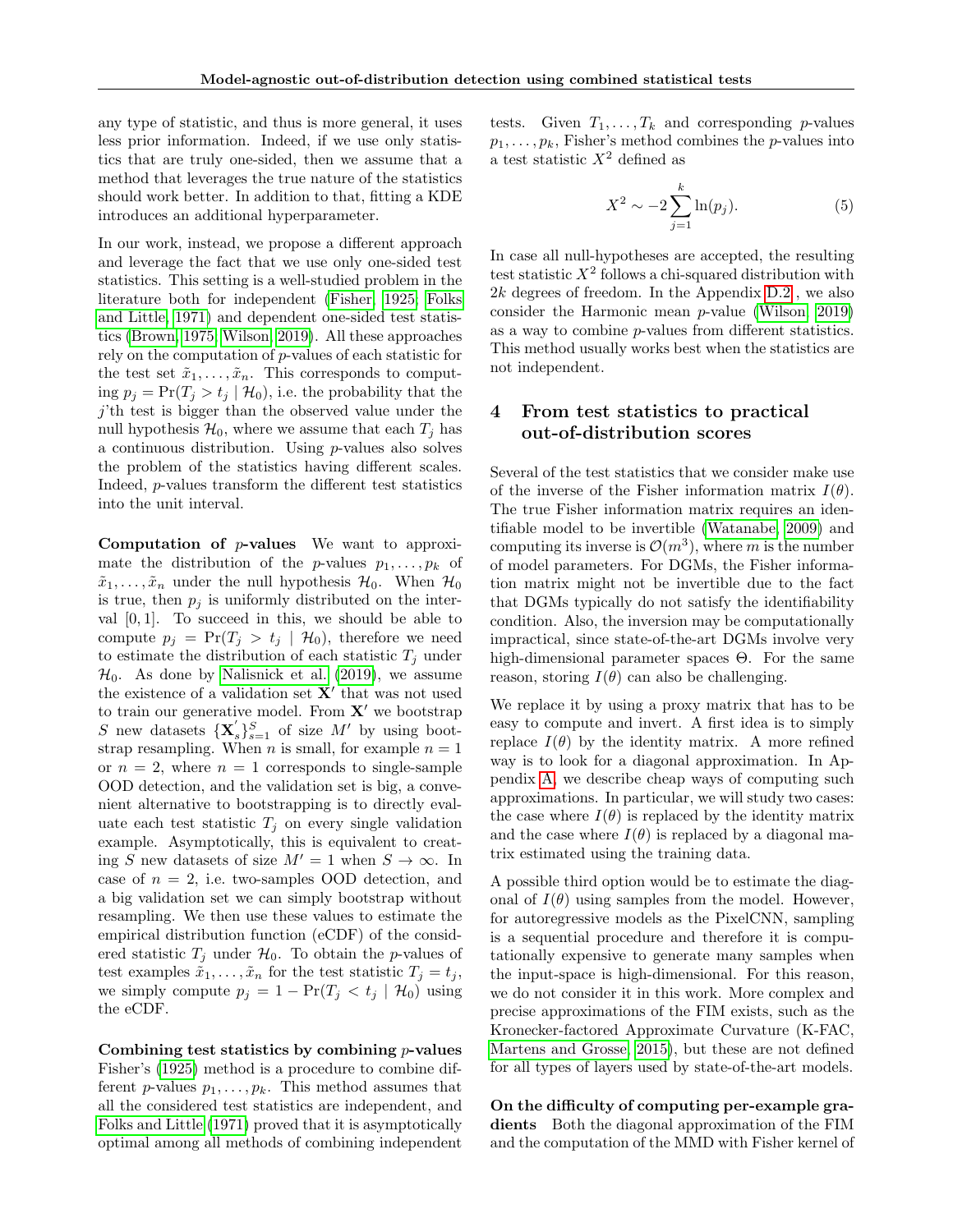Equation [\(4\)](#page-2-1) require the gradient computation for all training and test examples. This is known as a costly procedure. For example, if we have to compute the gradient for N examples using a simple fully connected network with  $l$  layers of size  $p$ , the naive procedure of using a batch-size of dimension 1 is  $\mathcal{O}(Nlp^2)$  [\(Good](#page-9-12)[fellow, 2015\)](#page-9-12). While more efficient per-example gradient computations were proposed [\(Goodfellow, 2015;](#page-9-12) [Rochette et al., 2019\)](#page-10-13), these techniques can only be applied on simple fully connected or convolutional networks. While for this paper we relied on the naive solution of looping through every example one at the time, a more efficient solution is provided by the BackPACK library [\(Dangel et al., 2020\)](#page-9-13) which allows to compute the gradient with respect each sample in a minibatch.

## 4.1 Relationship between MMD with Fisher kernel and the score statistic and gradient norm

Depending on the choice of the Fisher information approximation, we can notice that there is a strong connection between the MMD using a Fisher kernel, the score statistic and the gradient norm in terms of expected OOD performance. Let us start by looking at the case where we approximate  $I(\theta)$ with a diagonal matrix estimated using the training data. At the maximum likelihood estimate, we have that  $\mathbb{E}[\nabla \log p_{\theta}(x)] = 0$ , i.e. the first term inside the norm is 0. Therefore, we expect that the differences between the OOD scores computed by using Equation [\(4\)](#page-2-1) will be preserved if we only consider  $\left\| I(\theta)^{-1/2} \nabla \log p_{\theta}(\tilde{x}_1, \ldots, \tilde{x}_n) \right\|_2$ , which corresponds to the square root of the score statistic. Since taking the square root still preserves the difference between values, we can expect that the MMD using a Fisher kernel will perform closely to the score statistic. The same reasoning also holds in case we replace the FIM with an identity matrix. In this specific case, instead, we will get that  $\left\| I(\theta)^{-1/2} \nabla \log p_{\theta}(\tilde{x}_1, \ldots, \tilde{x}_n) \right\|_2 =$ we will get that  $||I(\theta)| \leq V \log p_{\theta}(x_1, \ldots, x_n)||_2 =$ <br> $||\nabla \log p_{\theta}(\tilde{x}_1, \ldots, \tilde{x}_n)||_2$ , which corresponds to considering the gradient norm.

Computationally speaking, considering the score statistic instead of the MMD Fisher lets us avoid going through the entire training set to compute the average gradient (first term in Equation [\(4\)](#page-2-1)) while carrying the same information. Therefore, in this paper, we will mainly focus on the combination of the typicality test and the score statistic.

#### 4.2 Why does it make sense to combine the score statistic and the typicality test?

Let us discuss our choice of combining the score statistic and the typicality test. We will try to look in which situations one of the test fails and the other works and vice versa. Both examples assume that the in-distribution data follows a  $\mathcal{N}(0, I_D)$  distribution, and that the correct model has been learned by fitting  $(\mathcal{N}(\theta, I_D))_{\theta \in \mathbb{R}^D}$  via maximum-likelihood. Even in this simple setting with no model misspecification, we will see that the two statistics that we consider may have very different strengths.

In this simple Gaussian case, the score statistic can be computed exactly and will be  $||\tilde{x}_1 + ... + \tilde{x}_n||_2^2$ . On the other hand, the typicality statistic will be  $\left| \left( \|\tilde{x}_1\|_2^2 + \right)$  $\ldots + ||\tilde{x}_n||_2^2$ / $(2 \cdot n) - D/2$ . One interesting regime is the very high-dimensional one  $(D \to \infty)$ . Indeed, by the law of large numbers, these random statistics become deterministic quantities.

Typicality fails, the score succeeds Assume that we have two independent OOD data samples that follow a product of truncated normal distributions, with density proportional to

$$
\mathcal{N}(x|0, I_D) \cdot \mathbf{1}\{x_1 > 0, \dots, x_D > 0\}.
$$

We denote by  $T_{\text{score}}^{\text{ood}}, T_{\text{score}}^{\text{id}}$  and  $T_{\text{typically}}^{\text{ood}}, T_{\text{typically}}^{\text{id}}$  the statistics obtained when confronted with either OOD data from the truncated normal, or the in-distribution data. While these statistics are random in general, they will become deterministic when  $D \rightarrow \infty$ , by virtue of the law of large numbers.

For the typicality statistic, these two OOD samples will be indistinguishable from Gaussian ones. Indeed, when  $D \to \infty$ , both  $T_{\text{typically}}^{\text{ood}}$  and  $T_{\text{typically}}^{\text{id}}$  will be  $\mathcal{O}(D)$ . On the other hand, for the score, one can show that

$$
T_{\text{score}}^{\text{ood}} - T_{\text{score}}^{\text{id}} \sim 2D\mu_{\text{TN}}^2,\tag{6}
$$

where  $\mu_{TN} > 0$  is the mean of the truncated normal distribution.

Typicality succeeds, the score fails Let us now consider as the OOD distribution a Dirac distribution with mean 0. Suppose that we see a single sample from this distribution. In this case, the score statistic will be 0, and will therefore not detect that the point is actually OOD. However, when  $D$  is large, the typicality test will be able to declare that this point is anomalous, as shown by [Nalisnick et al.](#page-10-1) [\(2019\)](#page-10-1).

Therefore, we have that the typicality test and the score statistic are complementary and measure a different type of information. In Appendix [D.1,](#page-15-0) we empirically show that they are not correlated, by plotting the two measures against each other and by computing the correlation matrix.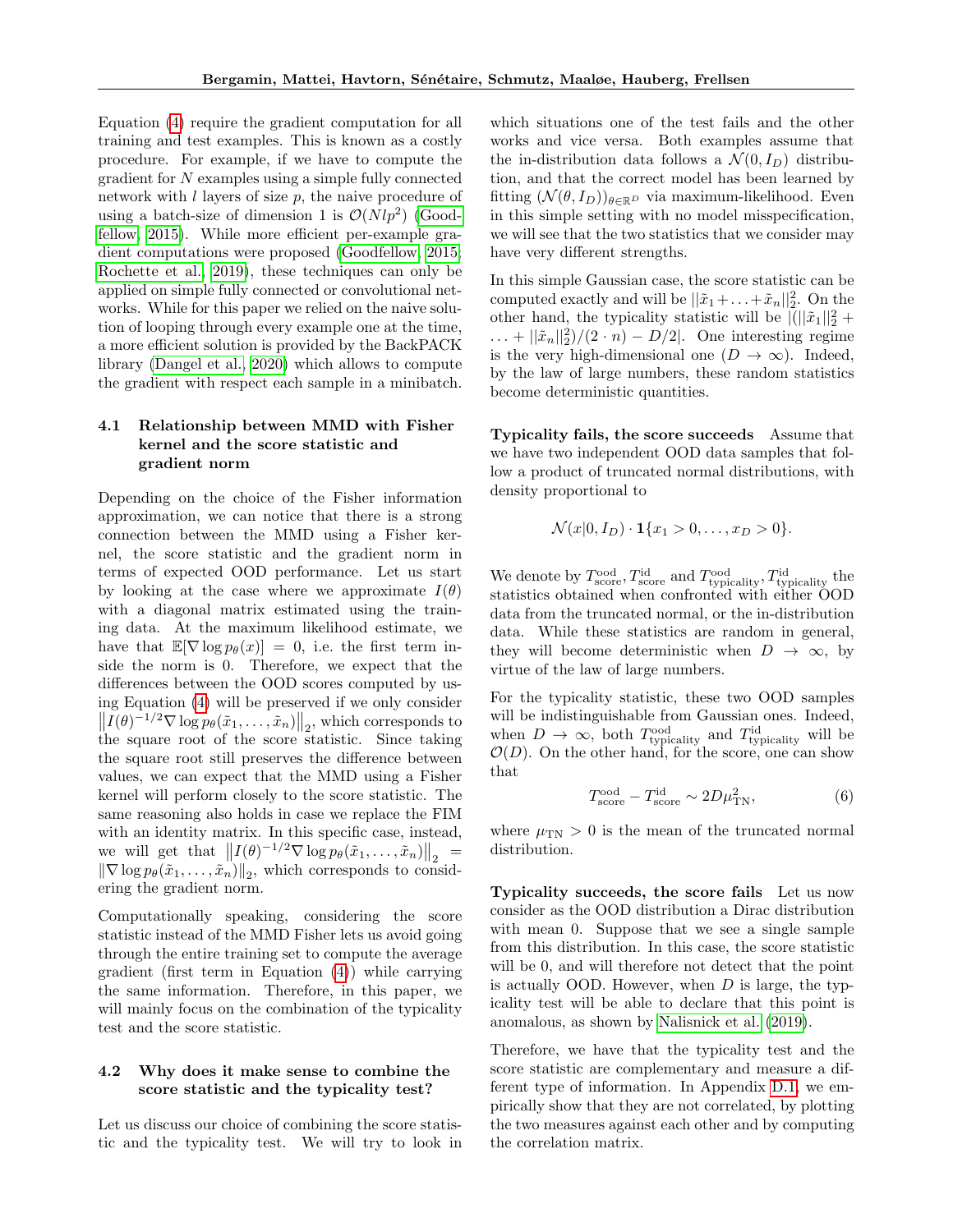## <span id="page-5-0"></span>5 Related works

Since [Nalisnick et al.](#page-10-0) [\(2018\)](#page-10-0) and [Hendrycks et al.](#page-9-1) [\(2019\)](#page-9-1), different test statistics or methodologies for OOD detection using DGMs were proposed. Most of the recent solutions were highly influenced by three major lines of work: typicality set, likelihood ratio test statistics, and model misestimation.

The typicality set hypothesis was introduced by [Nal](#page-10-1)[isnick et al.](#page-10-1) [\(2019\)](#page-10-1) as a possible explanation for the DGMs assigning higher likelihood to OOD data. The typicality set is the subset of the model full support where the model samples from and this does not intersect with the region of higher likelihood. While the typicality test was introduced for batch-OOD detection, [Morningstar et al.](#page-10-11) [\(2021\)](#page-10-11) shows that it also works well in the single-sample case. This is also confirmed by our own experiments.

The likelihood ratio test statistic method by [Ren et al.](#page-10-8) [\(2019\)](#page-10-8) assumes that every input is composed by a background component and a semantic component. For OOD detection, only the semantic component matters. In addition to a model trained on the indistribution data, they proposed to train a background model on perturbed inputs data and then for each test example consider as OOD score the likelihood ratio between the two models. [Schirrmeister et al.](#page-11-4) [\(2020\)](#page-11-4), instead, trained the background model on a more general distribution of images by considering 80 million general tiny images. Similarly to these approaches, Serrà et al. [\(2020\)](#page-11-5) argued that the failure of DGMs is due to the high-influence that the input complexity has on the likelihood. Therefore, they proposed to use a general lossless image compression algorithm as a background model. All these methods, however, require additional knowledge of the OOD data for either choosing an image augmentation procedure to perturb the input data or for choosing a specific compressor.

Another line of works blame the models themselves and not the test statistics. [Zhang et al.](#page-11-0) [\(2021\)](#page-11-0) argued that model misestimation is the main cause of higher likelihood assigned to OOD data. This can be due to both the model architecture and the maximum likelihood objective. [Kirichenko et al.](#page-9-14) [\(2020\)](#page-9-14) and [Schirrmeister et al.](#page-11-4) [\(2020\)](#page-11-4) showed that normalizing flows can achieve better OOD performance despite achieving a worse likelihood if one changes some model design choices. Other works in the literature focused on deriving specific test statistics that works only for a specific model, for example for VAEs [\(Xiao et al.,](#page-11-3) [2020;](#page-11-3) [Maaløe et al., 2019;](#page-10-14) [Havtorn et al., 2021\)](#page-9-15), or for normalizing flows [\(Kirichenko et al., 2020;](#page-9-14) [Ahmadian](#page-9-2) [and Lindsten, 2021\)](#page-9-2).

As mentioned in the introduction, we frame the OOD detection problem in terms of statistical tests problem. Recently, [Haroush et al.](#page-9-3) [\(2021\)](#page-9-3) showed that adopting hypothesis testing at the layer and channel level of a neural network can be used for OOD detection in the discriminative setting. They used both Fisher's method and Simes' method to combine classconditional p-values computed for each convolutional and dense layer of a deep neural network. We focus on the unsupervised setting using DGMs and use hypothesis testing on statistics that can be computed on all differentiable DGM. As already explained in section Section [3,](#page-2-2) [Morningstar et al.](#page-10-11) [\(2021\)](#page-10-11) considered the combination of different statistics for OOD detection. The main difference with their approach is that we propose statistics that can be applied to any differentiable generative model and combine them by using Fisher's method, which takes advantage of using only one-sided independent statistics. Concurrently, [Choi et al.](#page-9-16) [\(2021\)](#page-9-16) derived the score statistic by starting from the likelihood ratio statistic and applying a Laplace approximation. They computed the score statistic only for certain layers of the model and for a specific example, the OOD score is given by the infinity norm of these different layer scores after a ReLU operation. Our procedure differs both in the derivation of the score statistic and its usage since we compute the score statistic for the entire model.

# 6 Experimental Setup

To evaluate the performance of the combination of the typicality test and the score statistic in detecting OOD data, we follow the experiments of [Nalis](#page-10-0)[nick et al.](#page-10-0) [\(2018\)](#page-10-0); [Hendrycks et al.](#page-9-1) [\(2019\)](#page-9-1) and considered the OOD detection task on three image dataset pairs that have been proven challenging for DGMs, i.e. FashionMNIST [\(Xiao et al., 2017\)](#page-11-8) vs MNIST [\(LeCun,](#page-10-15) [1998\)](#page-10-15), CIFAR10 [\(Krizhevsky, 2009\)](#page-10-16) vs SVHN [\(Netzer](#page-10-17) [et al., 2011\)](#page-10-17), and CIFAR10 vs CIFAR100. [Winkens](#page-11-9) [et al.](#page-11-9) [\(2020\)](#page-11-9) divide these tasks into far -OOD tasks, where the in-distribution and out-distribution are different such as in the case of CIFAR10 against SVHN, and near -OOD where the two distributions are pretty similar, such as CIFAR10 and CIFAR100. Near-OOD tasks are usually most challenging.

For each task, we trained three different state-of-theart DGMs, a PixelCNN++ [\(Salimans et al., 2017\)](#page-10-18), a Glow model [\(Kingma and Dhariwal, 2018\)](#page-9-17), and a hierarchical variational autoencoder [\(Kingma and Welling,](#page-9-5) [2013;](#page-9-5) [Rezende et al., 2014\)](#page-10-6) with bottom-up inference (HVAE, [Burda et al., 2016\)](#page-9-18). These are DGMs parametrized by neural networks that make different assumptions in the modelling choice of the target distribution. In addition to that, for  $PixelCNN++$  and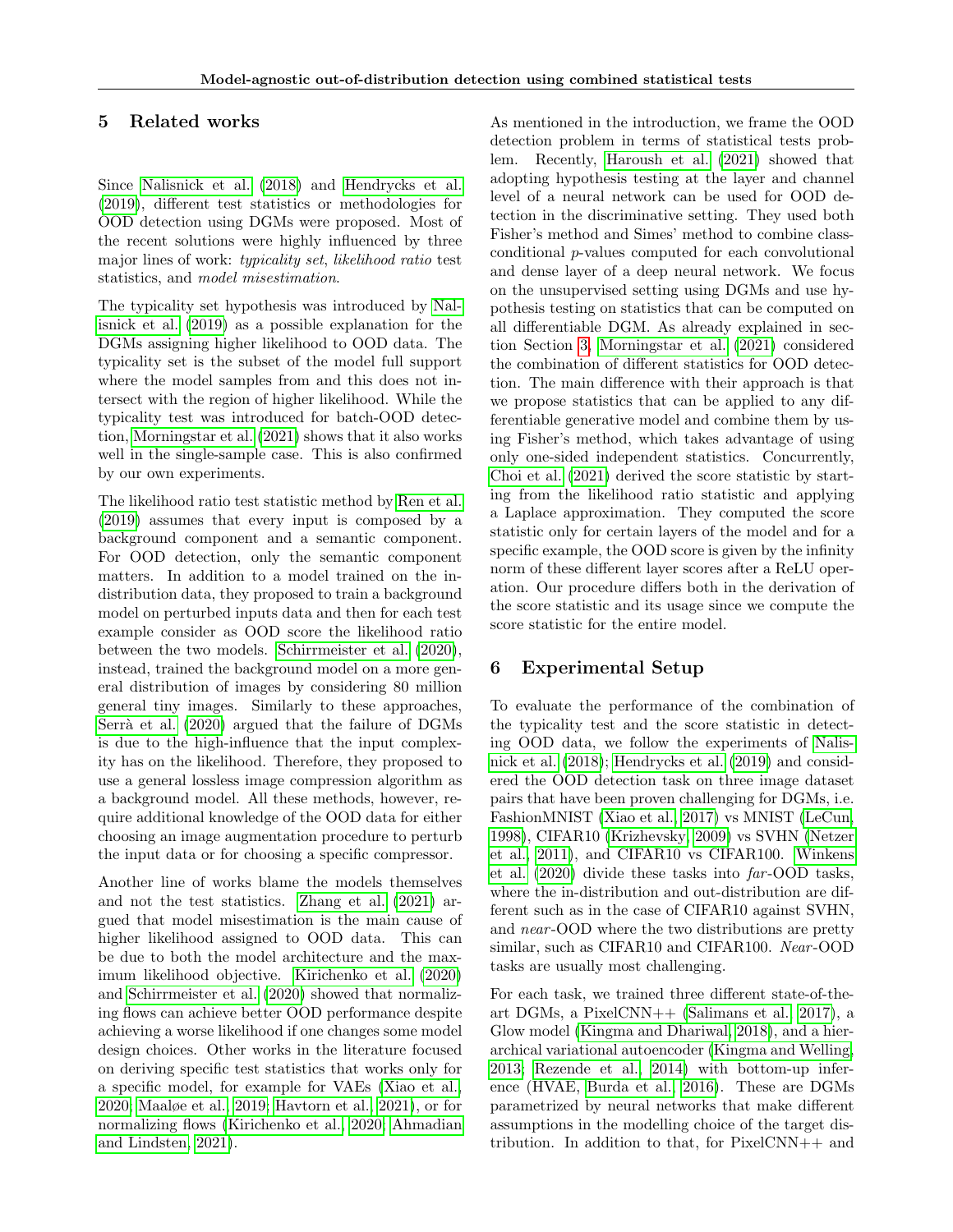<span id="page-6-1"></span>

Figure 1: First plot: p-values of the typicality test on the two test sets. We can see that under  $\mathcal{H}_0$ , they should be uniformly distributed. Second plot: p-values of the score statistic. Third plot: values obtained by the Fisher's method. In red, we plot the density function of a  $\chi^2$ -distribution with 4 degrees. This shows that the statistics are independent. Fourth plot: p-values obtained of the combination. These plots refer to a PixelCNN++ trained on FashionMNIST without dropout.

Glow we have a tractable likelihood while for HVAE we can only estimate a lower bound. A more in-depth description of these methods and additional results testing MNIST against FashionMNIST and SVHN against CIFAR10 can be found in Appendix [D.6.](#page-18-0) We also extensively analyzed, focusing mostly in the influence of the preprocessing, the results on CIFAR10 vs CelebA [\(Liu et al., 2015\)](#page-10-19) in Appendix [E.](#page-20-0) In Appendix [D.7,](#page-18-1) we also considered a Gaussian Mixture Model and a Probabilistic PCA as simple generative models.

Models To analyze the effect of model architecture choices and optimization choice, we also consider different versions of the same model that reaches a similar log-likelihood. We consider 5 different models for each dataset pair. On FashionMNIST, we consider two Glow models, one trained using Adam and one using RMSProp and two PixelCNN++, trained with and without dropout. For CIFAR10, we consider two different  $PixelCNN++$ , one trained by us (model1) and one using a checkpoint given by the repository we used<sup>[1](#page-6-0)</sup> (model2), and two Glow models (Adam and RMSProp). For both datasets, instead, we consider only one HVAE.

Baselines We are mostly interested in testing our methods with other model-agnostic test statistics in the literature. Apart from using the plain likelihood as an OOD score, the only test statistic we are aware of that can be applied to any generative model without requiring any background model or OOD assumptions is the typicality test statistic of [Nalisnick et al.](#page-10-1) [\(2019\)](#page-10-1). We also considered the gradient norm, which in general seem to work well but fails in the case of SVHN vs CIFAR10 (see Appendix [D.6\)](#page-18-0). In addition to that,

we compare our methods to a model-agnostic version of DoSE by [Morningstar et al.](#page-10-11) [\(2021\)](#page-10-11), where we used KDEs to combine the score statistic and the typicality test statistic.

Evaluation We compare our methods with the baselines by computing the area under the receiver operating characteristic curve (AUROC) as done in previous works [\(Hendrycks et al., 2019;](#page-9-1) [Ren et al., 2019;](#page-10-8) [Morningstar et al., 2021\)](#page-10-11). We also evaluate our methods in terms of False Discovery Rate (FDR) control [Benjamini and Hochberg](#page-9-19) [\(1995\)](#page-9-19), i.e. the proportion of false positive among the rejected hypothesis. Note that both quantities need to know the true label (OOD or in-distribution) to be computed.

#### 7 Results

One-sample OOD We first evaluate our proposed method in the single-sample OOD detection task. Results are summarized in Table [1.](#page-7-0) We start by considering the OOD task on FashionMNIST against MNIST. Looking at the single statistics, we notice that the score statistic is the one that works the best and the combination of the typicality test and the score statistic usually improve the AUROC than the two standalone statistics. In addition to that, it is better than the combination of the two statistics by using a KDE. DoSE seems to perform better on Glow trained with RMSProp, where the typicality is failing.

On natural images, instead, we have a different trend. The typicality test is better than the score statistic overall. The gradient norm surprisingly performs well in the two dataset pairs, but it fails badly when the model is trained on SVHN (see Appendix [D.6\)](#page-18-0). Regarding the combination of the two statistics, the

<span id="page-6-0"></span><sup>1</sup> <https://github.com/pclucas14/pixel-cnn-pp>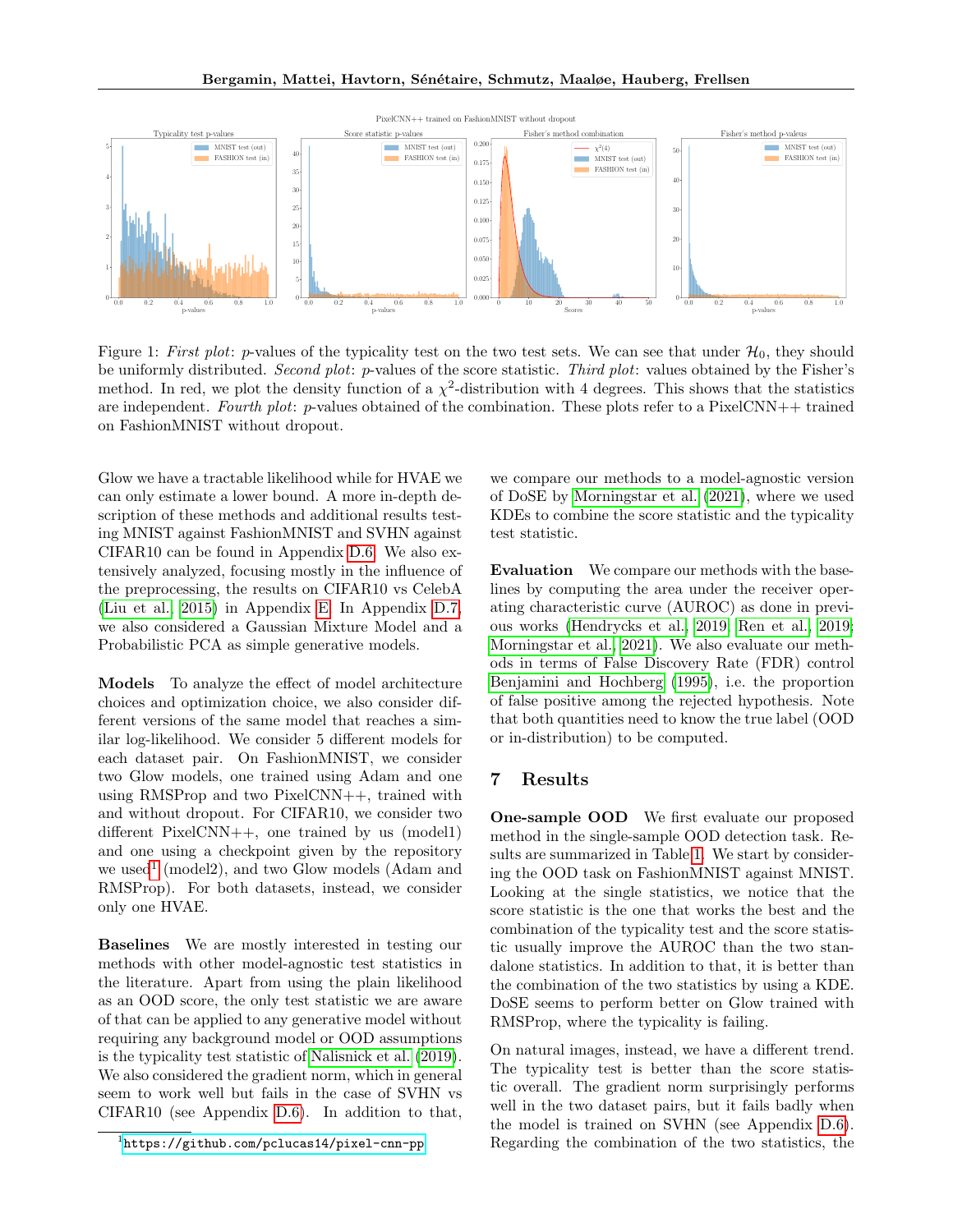|                           |             |                            |                          | FASHIONMNIST (IN) / MNIST (OUT) |                        |                           |  |
|---------------------------|-------------|----------------------------|--------------------------|---------------------------------|------------------------|---------------------------|--|
|                           |             |                            | <b>SINGLE STATISTICS</b> |                                 | <b>COMBINATION</b>     |                           |  |
| <b>MODELS</b>             | $\log p(x)$ | $\ \nabla \log p(x)\ _2$   | <b>TYPICALITY</b>        | <b>SCORE STAT</b>               | <b>FISHER'S METHOD</b> | $DoSE_{KDE}$              |  |
| $PIXELCNN++ (dropout)$    | 0.0762      | 0.8709                     | 0.8314                   | 0.8822                          | 0.9369                 | 0.8822                    |  |
| $PIXELCNN++$ (no dropout) | 0.1048      | 0.9532                     | 0.7575                   | 0.9381                          | 0.9536                 | 0.9382                    |  |
| GLOW (RMSProp)            | 0.1970      | 0.8904                     | 0.4807                   | 0.9114                          | 0.8598                 | 0.8901                    |  |
| GLOW (Adam)               | 0.1223      | 0.7705<br>0.6987<br>0.8745 |                          | 0.8839                          | 0.8752                 |                           |  |
| <b>HVAE</b>               | 0.2620      | 0.8714                     | 0.4884                   | 0.9578                          | 0.9383                 | 0.9498                    |  |
|                           |             |                            |                          | $CIFARI0$ (IN) / SVHN (OUT)     |                        |                           |  |
|                           |             |                            | <b>SINGLE STATISTICS</b> |                                 | <b>COMBINATION</b>     |                           |  |
| <b>MODELS</b>             | $\log p(x)$ | $\ \nabla \log p(x)\ _2$   | <b>TYPICALITY</b>        | <b>SCORE STAT</b>               | FISHER'S METHOD        | DoSE <sub>KDE</sub>       |  |
| $PIXELCNN++ (model1)$     | 0.1553      | 0.8006                     | 0.6457                   | 0.6407                          | 0.6826                 | 0.6571                    |  |
| $PIXELCNN++ (model2)$     | 0.1567      | 0.7923                     | 0.6498                   | 0.7067                          | 0.7300                 | 0.7243                    |  |
| GLOW (RMSProp)            | 0.0630      | 0.8585                     | 0.8651                   | 0.7940                          | 0.8683                 | 0.8510                    |  |
| GLOW (Adam)               | 0.0627      | 0.7844                     | 0.8624                   | 0.7655                          | 0.8613                 | 0.8588                    |  |
| <b>HVAE</b>               | 0.0636      | 0.8067                     | 0.8679                   | 0.7335                          | 0.8603                 | 0.8179                    |  |
|                           |             |                            | $CIFAR10$ (IN) /         | CIFAR100 (OUT)                  |                        |                           |  |
|                           |             |                            | <b>SINGLE STATISTICS</b> |                                 | <b>COMBINATION</b>     |                           |  |
| <b>MODELS</b>             | $\log p(x)$ | $\ \nabla \log p(x)\ _2$   | <b>TYPICALITY</b>        | <b>SCORE STAT</b>               | <b>FISHER'S METHOD</b> | <b>DOSE<sub>KDE</sub></b> |  |
| $PIXELCNN++ (model1)$     | 0.5153      | 0.5306                     | 0.5458                   | 0.5362                          | 0.5563                 | 0.5477                    |  |
| $PIXELCNN++ (model2)$     | 0.5150      | 0.5230                     | 0.5455                   | 0.5325                          | 0.5543                 | 0.5453                    |  |
| GLOW (RMSProp)            | 0.5206      | 0.5547                     | 0.5507                   | 0.5801                          | 0.5844                 | 0.5842                    |  |
| GLOW (Adam)               | 0.5206      | 0.5593                     | 0.5508                   | 0.5692                          | 0.5775                 | 0.5767                    |  |
| <b>HVAE</b>               | 0.5340      | 0.5280                     | 0.5493                   | 0.5798                          | 0.5879                 | 0.5941                    |  |

<span id="page-7-0"></span>Table 1: AUROC↑ for single-sample OOD detection. For Fisher's method we mean the combination of the typicality test and the test statistic. These are also combined using DoSE.

Fisher's method is always better than DoSE, but in this setting, it improves over the best of the single statistics three out of five times. In the near -OOD task, we have that both our method and DoSE using our suggested statistics perform closely. We want to highlight that for this challenging task we get results that are comparable with those reported in [Morn](#page-10-11)[ingstar et al.](#page-10-11) [\(2021\)](#page-10-11), but by using two model-agnostic statistics instead of three model-specific ones. It can be noticed that the way we train our models has a strong influence on both the typicality test and the score statistic, although the models get the same test log-likelihood. In Appendix [D.4,](#page-17-0) we also show that this can happen between different checkpoints of the same model.

In Figure [1,](#page-6-1) we show that the  $p$ -values distributions for both the typicality and the score statistic are uniformly distributed under the null-hypothesis and that the combination under the null follows a  $\chi^2$  distribution with 4 degrees of freedom. This also supports the fact that the typicality test and the score statistic are independent.

Two-sample OOD As [Nalisnick et al.](#page-10-1) [\(2019\)](#page-10-1), we consider how these test statistics change when performing two-sample OOD detection. Results are summarized in Table [2.](#page-8-0) As shown by [Nalisnick et al.](#page-10-1) [\(2019\)](#page-10-1), the typicality improves but also the score statistic gets better if we consider more samples. Combining those leads to an improvement of performance in terms of AUROC with almost all the models. When training on FashionMNIST, the model can almost perfectly distinguish between the in-distribution test set and the OOD test set. While the performance improves for the two far -OOD task, we have that the improvement is slightly less evident in the near -OOD task of CIFAR10 vs CIFAR100.

#### 7.1 Practical OOD detection with FDR control

One of the advantages of framing the problem as multiple testing is that we have a well-defined procedure to decide on which hypotheses to reject while controlling the False Discovery Rate (FDR, [Benjamini and](#page-9-19) [Hochberg, 1995\)](#page-9-19). Imagine we are interested in finding the outliers from the dataset given by the combination of the two test-sets but we do not want to discard too many inliers, then we can use the Benjamini-Hochberg (BH) procedure [\(Benjamini and Hochberg,](#page-9-19) [1995\)](#page-9-19) to decide a threshold and reject all hypothesis below that threshold. For a specific significance level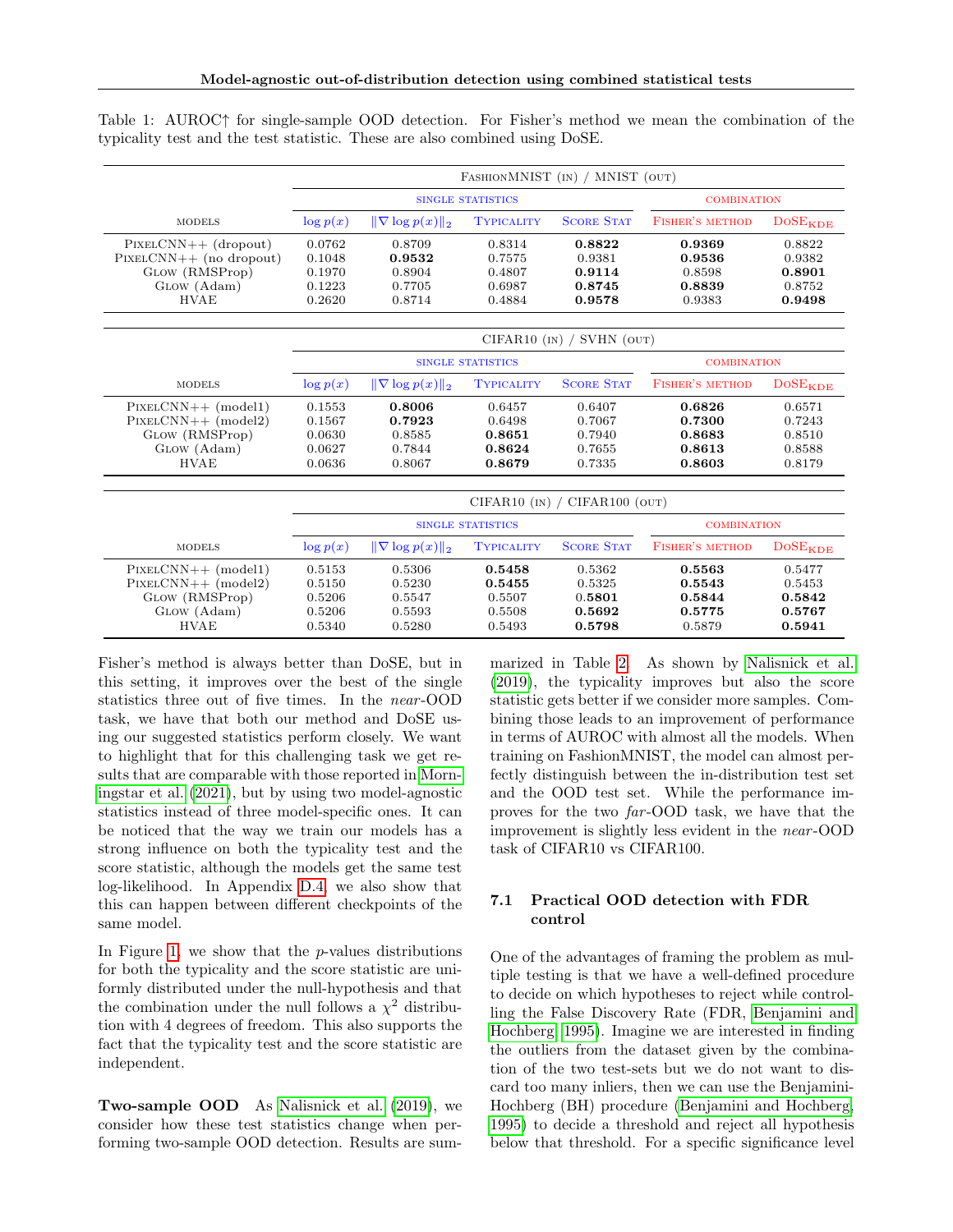|                    |                   |                   | FASHIONMNIST (IN) / MNIST (OUT) |                     |  |
|--------------------|-------------------|-------------------|---------------------------------|---------------------|--|
| <b>MODELS</b>      | <b>TYPICALITY</b> | <b>SCORE STAT</b> | <b>FISHER'S METHOD</b>          | $DoSE_{KDE}$        |  |
| $PCNN++$ (drop.)   | 0.9514            | 0.9828            | 0.9934                          | 0.9912              |  |
| $PCNN++$ (no drop) | 0.9081            | 0.9853            | 0.9916                          | 0.9921              |  |
| GLOW (RMSProp)     | 0.6190            | 0.9588            | 0.9187                          | 0.7201              |  |
| GLOW (Adam)        | 0.8525            | 0.9716            | 0.9708                          | 0.9736              |  |
| <b>HVAE</b>        | 0.6634            | 0.9881            | 0.9837                          | 0.9889              |  |
|                    |                   |                   |                                 |                     |  |
|                    |                   | $CIFAR10$ (IN) /  | SVHN (OUT)                      |                     |  |
| <b>MODELS</b>      | <b>TYPICALITY</b> | <b>SCORE STAT</b> | <b>FISHER'S METHOD</b>          | $DoSE_{KDE}$        |  |
| $PCNN++ (m1)$      | 0.7675            | 0.6555            | 0.7800                          | 0.7046              |  |
| $PCNN++ (m2)$      | 0.7720            | 0.7235            | 0.8227                          | 0.7850              |  |
| GLOW (RMSProp)     | 0.9497            | 0.8624            | 0.9536                          | 0.9379              |  |
| GLOW (Adam)        | 0.9480            | 0.8370            | 0.9519                          | 0.9329              |  |
| <b>HVAE</b>        | 0.9623            | 0.7754            | 0.9560                          | 0.9133              |  |
|                    |                   |                   |                                 |                     |  |
|                    |                   | $CIFAR10$ (IN) /  | CIFAR100 (OUT)                  |                     |  |
| <b>MODELS</b>      | <b>TYPICALITY</b> | <b>SCORE STAT</b> | <b>FISHER'S METHOD</b>          | DoSE <sub>KDE</sub> |  |
| $PCNN++ (m1)$      | 0.5433            | 0.5450            | 0.5540                          | 0.5508              |  |
| $PCNN++ (m2)$      | 0.5435            | 0.5370            | 0.5533                          | 0.5470              |  |
| GLOW (RMSProp)     | 0.5550            | 0.6211            | 0.6165                          | 0.6233              |  |
| GLOW (Adam)        | 0.5558            | 0.6073            | 0.6083                          | 0.6117              |  |
| <b>HVAE</b>        | 0.5594            | 0.6188            | 0.6218                          |                     |  |

<span id="page-8-0"></span>Table 2: AUROC↑ for two-sample OOD detection using the usual considered model.

 $\alpha$ , the procedure guarantees that the FDR stays below that level. Therefore, we can guarantee that the rate of inliers that are classified as outliers is less than the chosen  $\alpha$ .

We leverage the fact that when the null hypothesis is true and the p-values are independent, then the scores obtained by combining k different statistics are  $\chi^2_{2k}$ distributed to compute the p-values. Alternatively, the procedure can be also applied to the p-values of a single test-statistic. Usually, it is better to use a FDR control when it is actually possible to make few false discoveries, i.e. when we have a strong statistic. Therefore, we expect the procedure to work well when the AUROC is good, for examples on models trained on FashionMNIST.

As can be seen in Figure [2,](#page-8-1) we have that the Type I ratio line stays below the identity line, meaning that the BH correction is working. When deciding for a specific threshold  $\alpha$ , we usually have to trade-off between Type I and Type II error and in most cases the threshold to choose depends on the application domain. Ideally, we would like to have a low Type I and a low Type II error rate, meaning that we are not considering a lot of indistribution examples as OOD and at the same time considering a lot of outliers as in-distribution. Figure [2](#page-8-1) shows that we can achieve this for low values of  $\alpha$ . When training on CIFAR, instead, we are able to control the FDR only from a certain significance level (see Appendix [D.5\)](#page-17-1). This is expected given that the AUROC is not as good as when testing on MNIST.

## 8 Discussion and Conclusions

In this paper we studied the task of out-of-distribution detection using deep generative models and a combina-

<span id="page-8-1"></span>

Figure 2: Type I (probability of an inlier to be classified as outlier) and Type II (probability of an outlier to be considered as inlier) errors versus the significance level  $\alpha$  on the combination values. By using Benjamini-Hochberg correction, we get that the Type I error stays below identity line.

tion of multiple statistical tests. We tested our method using different state-of-the art DGMs on classic image benchmark for OOD detection. We found that combining the two statistic leads to a more robust score that in some cases is close to state-of-the-art modelspecific scores that require more assumptions. We also noticed that both the model design choice and the optimization choices have an influence on the score we are computing.

When considering only one-sided independent statistics, we showed that the Fisher's method tends to works better than combine them by summing the logdensity of a KDE. We also noticed that the score statistic tends to perform a bit worse when the number of parameters of the models increases, i.e. in the context of natural images. One possible reason can be that in this setting the diagonal approximation is not good, and therefore one could consider different approximations, such as K-FAC.

DGMs have recently been used for handling missing data (see e.g. [Mattei and Frellsen, 2019;](#page-10-20) [Ma et al.,](#page-10-21) [2019;](#page-10-21) [Naz´abal et al., 2020;](#page-10-22) [Ipsen et al., 2021\)](#page-9-20). An interesting future direction would be to extend these OOD detection methods to handle missing values.

The methods presented in this paper can also easily be applied when using model-specific one-sided statistics. In addition to obtain a more accurate score if one want to combine the test statistics, this also allows one to use well-defined procedure to control the FDR when choosing a which example to mark as outliers. Having this control, is necessary when we want to apply these methods in real settings.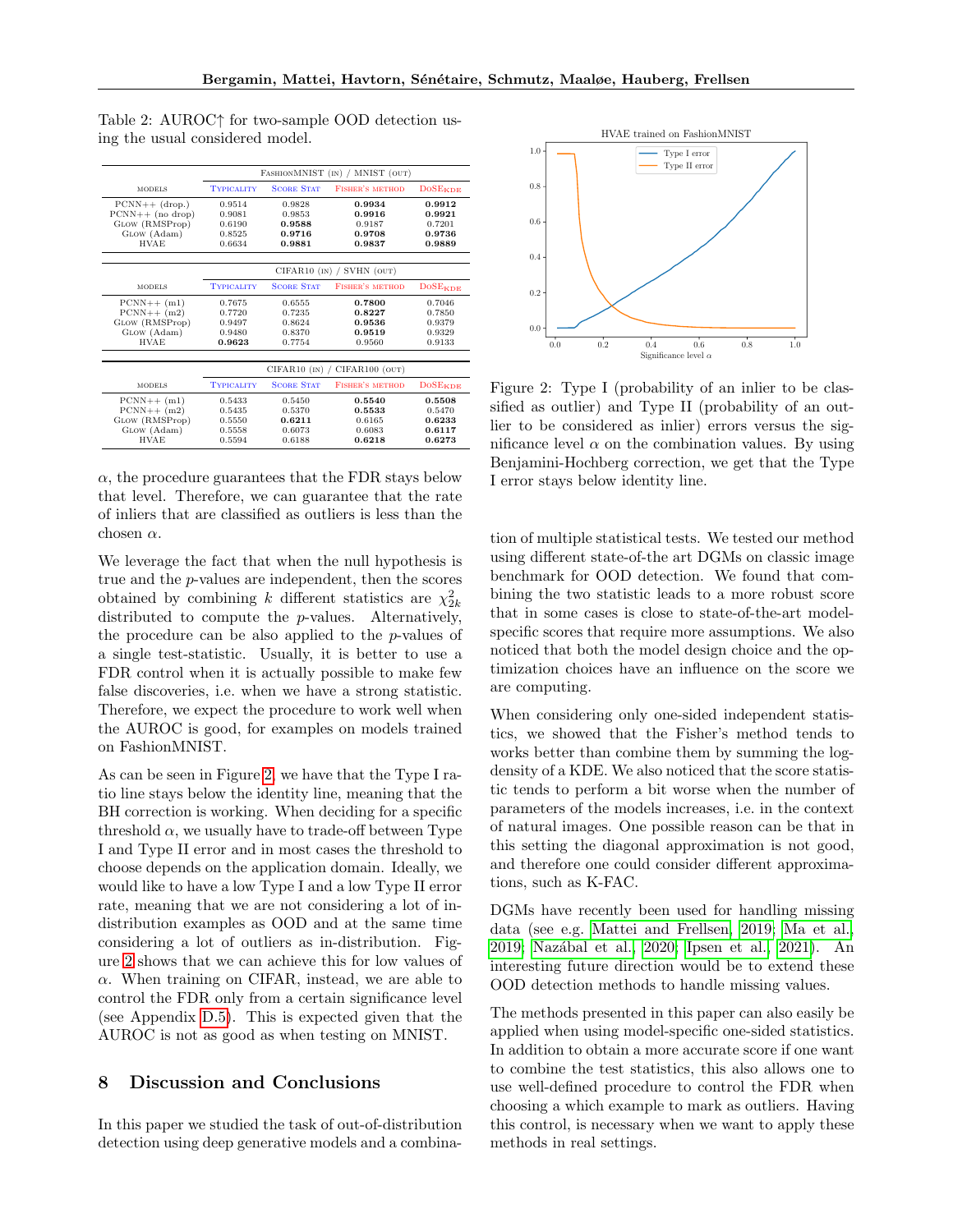#### Acknowledgements

Federico Bergamin and Pierre-Alexandre Mattei contributed eqaully to this paper, which is indicated by the asterisk  $(*)$  in the author list. The work was supported by the Innovation Fund Denmark (0175-00014B and 0153-00167B), the Independent Research Fund Denmark (9131-00082B) and the Novo Nordisk Foundation (NNF20OC0062606 and NNF20OC0065611). Furthermore, it was supported by the French government, through the 3IA Côte d'Azur Investments in the Future project managed by the National Research Agency (ANR) with the reference number ANR-19- P3IA-0002.

#### References

- <span id="page-9-2"></span>A. Ahmadian and F. Lindsten. Likelihood-free Outof-Distribution detection with invertible generative models. In Proceedings of the Thirtieth International Joint Conference on Artificial Intelligence, IJCAI-21, 2021.
- <span id="page-9-19"></span>Y. Benjamini and Y. Hochberg. Controlling the false discovery rate: a practical and powerful approach to multiple testing. Journal of the Royal statistical society: series B (Methodological), 57(1):289–300, 1995.
- <span id="page-9-0"></span>C. M. Bishop. Novelty detection and neural network validation. IEE Proceedings-Vision, Image and Signal processing, 141(4):217–222, 1994.
- <span id="page-9-11"></span>M. B. Brown. 400: A method for combining nonindependent, one-sided tests of significance. Biometrics, 1975.
- <span id="page-9-18"></span>Y. Burda, R. Grosse, and R. Salakhutdinov. Importance weighted autoencoders. In 4th International Conference on Learning Representations, (ICLR), 2016, 2016.
- <span id="page-9-4"></span>A. S. Buse. The likelihood ratio, Wald, and Lagrange multiplier tests: An expository note. The American Statistician, 1982.
- <span id="page-9-16"></span>J. Choi, C. Yoon, J. Bae, and M. Kang. Robust outof-distribution detection on deep probabilistic generative models. *arXiv preprint arXiv:2106.07903*, 2021.
- <span id="page-9-6"></span>C. Cremer, X. Li, and D. Duvenaud. Inference suboptimality in variational autoencoders. In International Conference on Machine Learning (ICML). PMLR, 2018.
- <span id="page-9-13"></span>F. Dangel, F. Kunstner, and P. Hennig. BackPACK: Packing more into backprop. In International Conference on Learning Representations (ICLR), 2020.
- <span id="page-9-9"></span>R. Fisher. Statistical methods for research workers. Edinburgh Oliver & Boyd, 1925.
- <span id="page-9-10"></span>J. Folks and R. Little. Asymptotic optimality of fisher's method of combining independent tests. Journal of the American Statistical Association, 1971.
- <span id="page-9-12"></span>I. Goodfellow. Efficient per-example gradient computations. arXiv preprint arXiv:1510.01799, 2015.
- <span id="page-9-7"></span>A. Gretton, K. M. Borgwardt, M. J. Rasch, B. Schölkopf, and A. Smola. A kernel two-sample test. The Journal of Machine Learning Research, 2012.
- <span id="page-9-3"></span>M. Haroush, T. Frostig, R. Heller, and D. Soudry. Statistical testing for efficient out of distribution detection in deep neural networks. *arXiv preprint* arXiv:2102.12967, 2021.
- <span id="page-9-15"></span>J. D. Havtorn, J. Frellsen, S. Hauberg, and L. Maaløe. Hierarchical VAEs know what they don't know. In International Conference on Machine Learning (ICML). PMLR, 2021.
- <span id="page-9-1"></span>D. Hendrycks, M. Mazeika, and T. Dietterich. Deep anomaly detection with outlier exposure. In 7th International Conference on Learning Representations, (ICLR), 2019.
- <span id="page-9-20"></span>N. B. Ipsen, P. Mattei, and J. Frellsen. not-MIWAE: Deep generative modelling with missing not at random data. In 9th International Conference on Learning Representations, (ICLR), 2021.
- <span id="page-9-8"></span>T. S. Jaakkola and D. Haussler. Exploiting generative models in discriminative classifiers. Advances in Neural Information Processing Systems (NIPS), 1999.
- <span id="page-9-22"></span>D. P. Kingma and J. Ba. Adam: A method for stochastic optimization. In 3rd International Conference on Learning Representations, (ICLR), 2015.
- <span id="page-9-17"></span>D. P. Kingma and P. Dhariwal. Glow: Generative flow with invertible 1x1 convolutions. Advances in Neural Information Processing Systems (NeurIPS), 2018.
- <span id="page-9-5"></span>D. P. Kingma and M. Welling. Auto-encoding variational bayes. arXiv preprint arXiv:1312.6114, 2013.
- <span id="page-9-14"></span>P. Kirichenko, P. Izmailov, and A. G. Wilson. Why normalizing flows fail to detect out-of-distribution data. Advances in Neural Information Processing Systems (NeurIPS), 2020.
- <span id="page-9-21"></span>J. Kirkpatrick, R. Pascanu, N. Rabinowitz, J. Veness, G. Desjardins, A. A. Rusu, K. Milan, J. Quan, T. Ramalho, A. Grabska-Barwinska, D. Hassabis, C. Clopath, D. Kumaran, and R. Hadsell. Overcoming catastrophic forgetting in neural networks. Proceedings of the National Academy of Sciences (PNAS), 2017.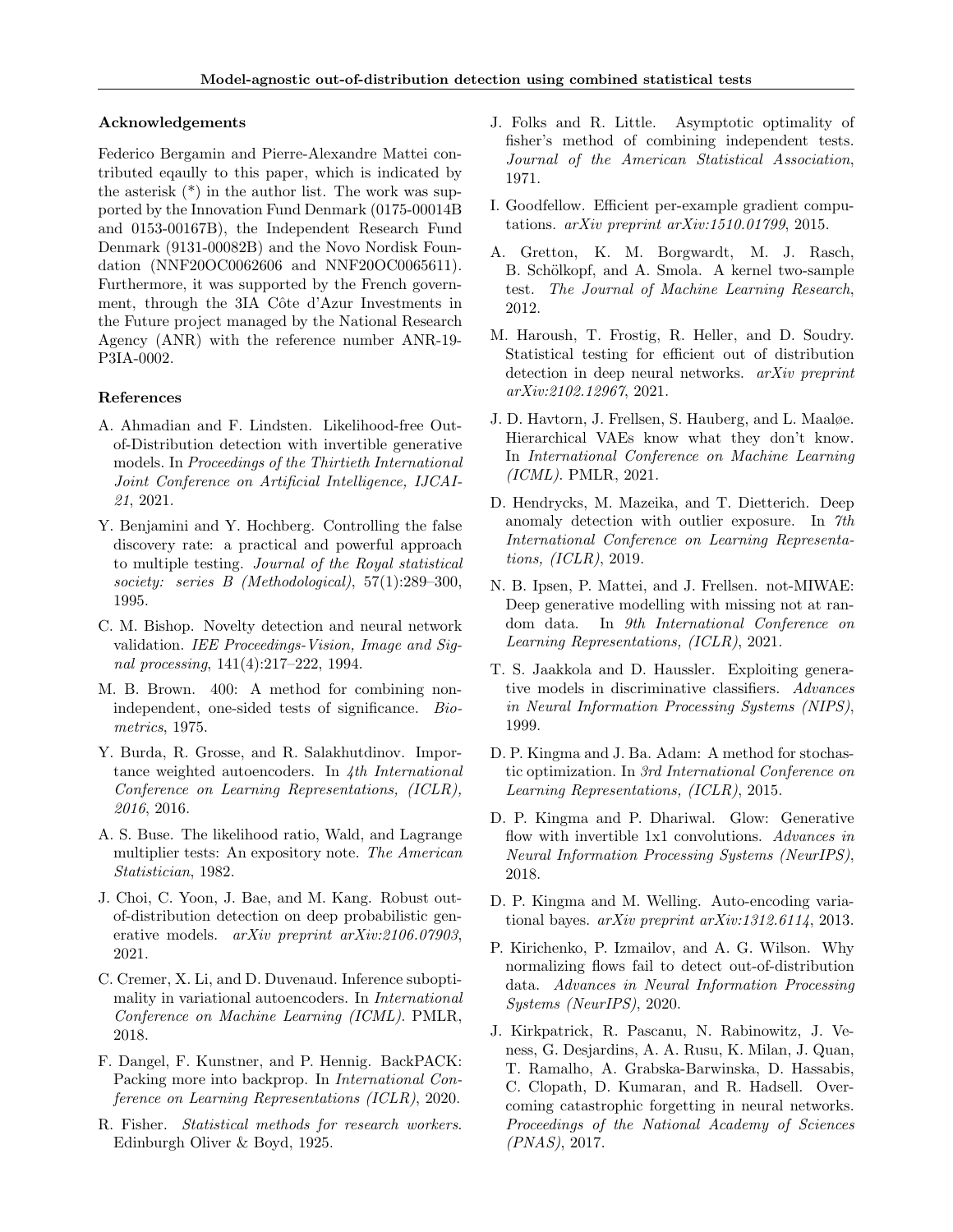- <span id="page-10-16"></span>A. Krizhevsky. Learning multiple layers of features from tiny images. Master's thesis, University of Toronto, 2009.
- <span id="page-10-23"></span>Y. LeCun. Modèles connexionnistes de l'apprentissage. PhD thesis, Université Paris 6, 1987.
- <span id="page-10-15"></span>Y. LeCun. The MNIST database of handwritten digits. http://yann. lecun. com/exdb/mnist/, 1998.
- <span id="page-10-9"></span>K. Lee, K. Lee, H. Lee, and J. Shin. A simple unified framework for detecting out-of-distribution samples and adversarial attacks. Advances in Neural Information Processing Systems (NeurIPS), 2018.
- <span id="page-10-5"></span>A. Lemonte. The gradient test: another likelihoodbased test. Academic Press, 2016.
- <span id="page-10-10"></span>F. Liu, W. Xu, J. Lu, G. Zhang, A. Gretton, and D. J. Sutherland. Learning deep kernels for nonparametric two-sample tests. In International Conference on Machine Learning (ICML). PMLR, 2020.
- <span id="page-10-19"></span>Z. Liu, P. Luo, X. Wang, and X. Tang. Deep learning face attributes in the wild. In *Proceedings of Inter*national Conference on Computer Vision (ICCV), 2015.
- <span id="page-10-21"></span>C. Ma, S. Tschiatschek, K. Palla, J. M. Hernández-Lobato, S. Nowozin, and C. Zhang. EDDI: efficient dynamic discovery of high-value information with partial VAE. In Proceedings of the 36th International Conference on Machine Learning, (ICML), Proceedings of Machine Learning Research. PMLR, 2019.
- <span id="page-10-14"></span>L. Maaløe, M. Fraccaro, V. Liévin, and O. Winther. Biva: A very deep hierarchy of latent variables for generative modeling. Advances in Neural Information Processing Systems (NeurIPS), 2019.
- <span id="page-10-24"></span>J. Martens. New insights and perspectives on the natural gradient method. Journal of Machine Learning Research, 2020.
- <span id="page-10-12"></span>J. Martens and R. Grosse. Optimizing neural networks with kronecker-factored approximate curvature. In International Conference on Machine Learning (ICML). PMLR, 2015.
- <span id="page-10-20"></span>P. Mattei and J. Frellsen. MIWAE: deep generative modelling and imputation of incomplete data sets. In Proceedings of the 36th International Conference on Machine Learning, (ICML), Proceedings of Machine Learning Research. PMLR, 2019.
- <span id="page-10-7"></span>P.-A. Mattei and J. Frellsen. Refit your encoder when new data comes by. In 3rd NeurIPS Workshop on Bayesian Deep Learning, 2018.
- <span id="page-10-11"></span>W. Morningstar, C. Ham, A. Gallagher, B. Lakshminarayanan, A. Alemi, and J. Dillon. Density of states estimation for out of distribution detection. In International Conference on Artificial Intelligence and Statistics (AISTATS). PMLR, 2021.
- <span id="page-10-0"></span>E. Nalisnick, A. Matsukawa, Y. W. Teh, D. Gorur, and B. Lakshminarayanan. Do deep generative models know what they don't know? In International Conference on Learning Representations (ICLR), 2018.
- <span id="page-10-1"></span>E. Nalisnick, A. Matsukawa, Y. W. Teh, and B. Lakshminarayanan. Detecting out-of-distribution inputs to deep generative models using a test for typicality. arXiv preprint arXiv:1906.02994, 2019.
- <span id="page-10-22"></span>A. Naz´abal, P. M. Olmos, Z. Ghahramani, and I. Valera. Handling incomplete heterogeneous data using vaes. Pattern Recognition, 107:107501, 2020.
- <span id="page-10-17"></span>Y. Netzer, T. Wang, A. Coates, A. Bissacco, B. Wu, and A. Y. Ng. Reading digits in natural images with unsupervised feature learning. In NIPS Workshop on Deep Learning and Unsupervised Feature Learning, 2011.
- <span id="page-10-2"></span>J. Neyman and E. S. Pearson. On the use and interpretation of certain test criteria for purposes of statistical inference. Biometrika, 1928.
- <span id="page-10-25"></span>F. Perronnin, J. Sánchez, and T. Mensink. Improving the fisher kernel for large-scale image classification. In European Conference on Computer Vision  $\left<\text{ECCV}\right>$ . Springer, 2010.
- <span id="page-10-3"></span>C. R. Rao. Large sample tests of statistical hypotheses concerning several parameters with applications to problems of estimation. Mathematical Proceedings of the Cambridge Philosophical Society, 44(1):50–57, 1948.
- <span id="page-10-4"></span>C. R. Rao. Score test: historical review and recent developments. In Advances in Ranking and Selection, Multiple Comparisons, and Reliability. Springer, 2005.
- <span id="page-10-8"></span>J. Ren, P. J. Liu, E. Fertig, J. Snoek, R. Poplin, M. Depristo, J. Dillon, and B. Lakshminarayanan. Likelihood ratios for out-of-distribution detection. Advances in Neural Information Processing Systems (NeurIPS), 2019.
- <span id="page-10-6"></span>D. J. Rezende, S. Mohamed, and D. Wierstra. Stochastic backpropagation and approximate inference in deep generative models. In International Conference on Machine Learning (ICML). PMLR, 2014.
- <span id="page-10-13"></span>G. Rochette, A. Manoel, and E. W. Tramel. Efficient per-example gradient computations in convolutional neural networks. arXiv preprint arXiv:1912.06015, 2019.
- <span id="page-10-26"></span>T. Salimans and D. P. Kingma. Weight normalization: A simple reparameterization to accelerate training of deep neural networks. Advances in Neural Information Processing Systems (NIPS), 2016.
- <span id="page-10-18"></span>T. Salimans, A. Karpathy, X. Chen, and D. P. Kingma. PixelCNN++: Improving the PixelCNN with discretized logistic mixture likelihood and other modi-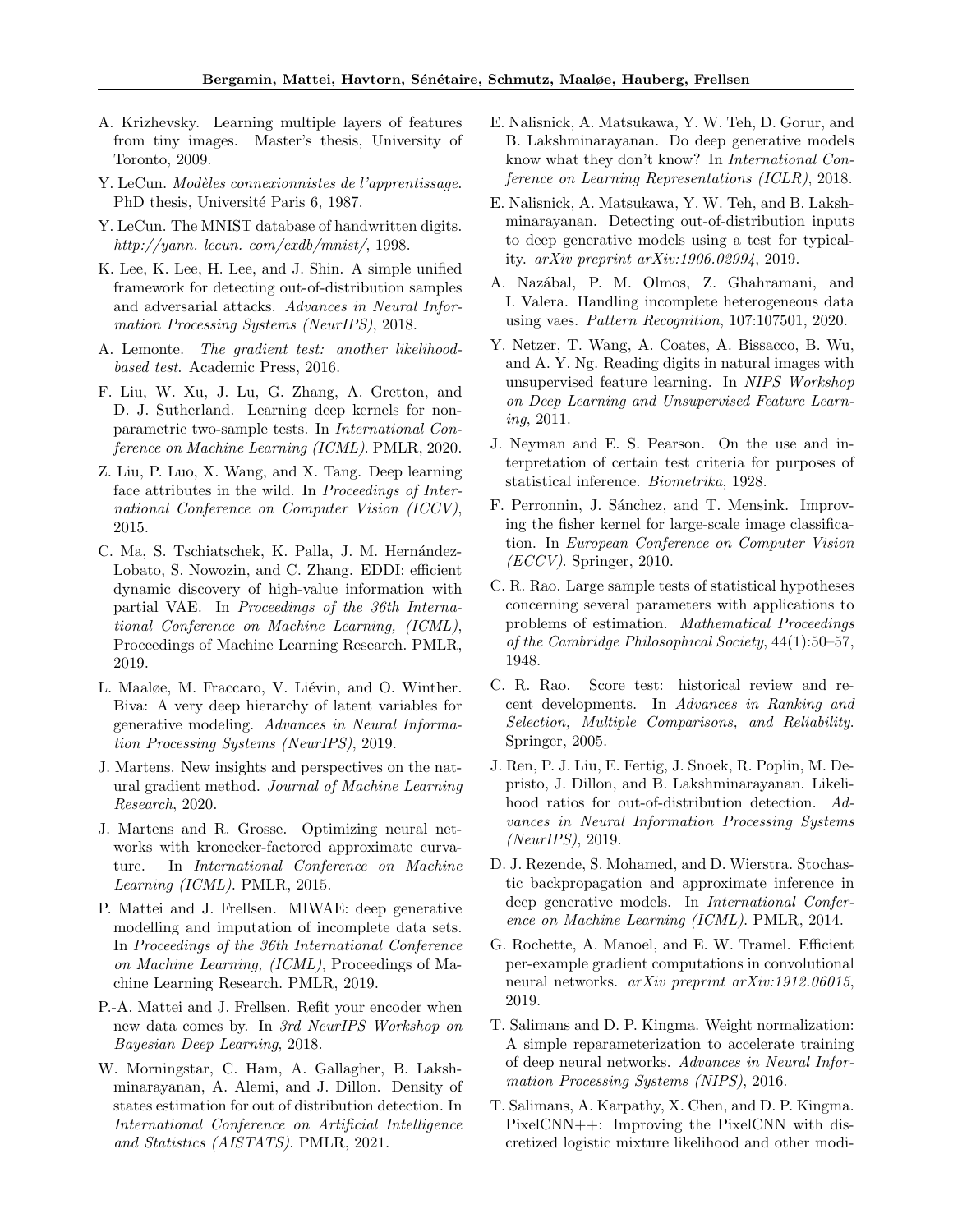fications. In 5th International Conference on Learning Representations (ICLR), 2017.

- <span id="page-11-12"></span>J. Sánchez, F. Perronnin, T. Mensink, and J. Verbeek. Image classification with the Fisher vector: Theory and practice. International Journal of Computer Vision, 105(3):222–245, 2013.
- <span id="page-11-4"></span>R. Schirrmeister, Y. Zhou, T. Ball, and D. Zhang. Understanding anomaly detection with deep invertible networks through hierarchies of distributions and features. Advances in Neural Information Processing Systems (NeurIPS), 2020.
- <span id="page-11-13"></span>S. Seabold and J. Perktold. statsmodels: Econometric and statistical modeling with python. In 9th Python in Science Conference, 2010.
- <span id="page-11-5"></span>J. Serrà, D. Álvarez, V. Gómez, O. Slizovskaia, J. F. Núñez, and J. Luque. Input complexity and out-ofdistribution detection with likelihood-based generative models. In International Conference on Learning Representations (ICLR), 2020.
- <span id="page-11-11"></span>M. Tanaka, A. Torii, and M. Okutomi. Fisher vector based on full-covariance Gaussian mixture model. Information and Media Technologies, 2013.
- <span id="page-11-2"></span>G. R. Terrell. The gradient statistic. Computing Science and Statistics, 2002.
- <span id="page-11-10"></span>T. Tieleman, G. Hinton, et al. Lecture 6.5-RMSProp: Divide the gradient by a running average of its recent magnitude. COURSERA: Neural networks for machine learning, 2012.
- <span id="page-11-1"></span>A. Wald. Tests of statistical hypotheses concerning several parameters when the number of observations is large. Transactions of the American Mathematical society, 1943.
- <span id="page-11-7"></span>S. Watanabe. Algebraic Geometry and Statistical Learning Theory. Cambridge Monographs on Applied and Computational Mathematics. Cambridge University Press, 2009.
- <span id="page-11-6"></span>D. J. Wilson. The harmonic mean p-value for combining dependent tests. Proceedings of the National Academy of Sciences (PNAS), pages 1195– 1200, 2019.
- <span id="page-11-9"></span>J. Winkens, R. Bunel, A. G. Roy, R. Stanforth, V. Natarajan, J. R. Ledsam, P. MacWilliams, P. Kohli, A. Karthikesalingam, S. Kohl, et al. Contrastive training for improved out-of-distribution detection. arXiv preprint arXiv:2007.05566, 2020.
- <span id="page-11-8"></span>H. Xiao, K. Rasul, and R. Vollgraf. Fashionmnist: a novel image dataset for benchmarking machine learning algorithms. arXiv preprint arXiv:1708.07747, 2017.
- <span id="page-11-3"></span>Z. Xiao, Q. Yan, and Y. Amit. Likelihood regret: An out-of-distribution detection score for variational

auto-encoder. Advances in Neural Information Processing Systems (NeurIPS), 2020.

<span id="page-11-0"></span>L. Zhang, M. Goldstein, and R. Ranganath. Understanding failures in out-of-distribution detection with deep generative models. In *International Con*ference on Machine Learning (ICML). PMLR, 2021.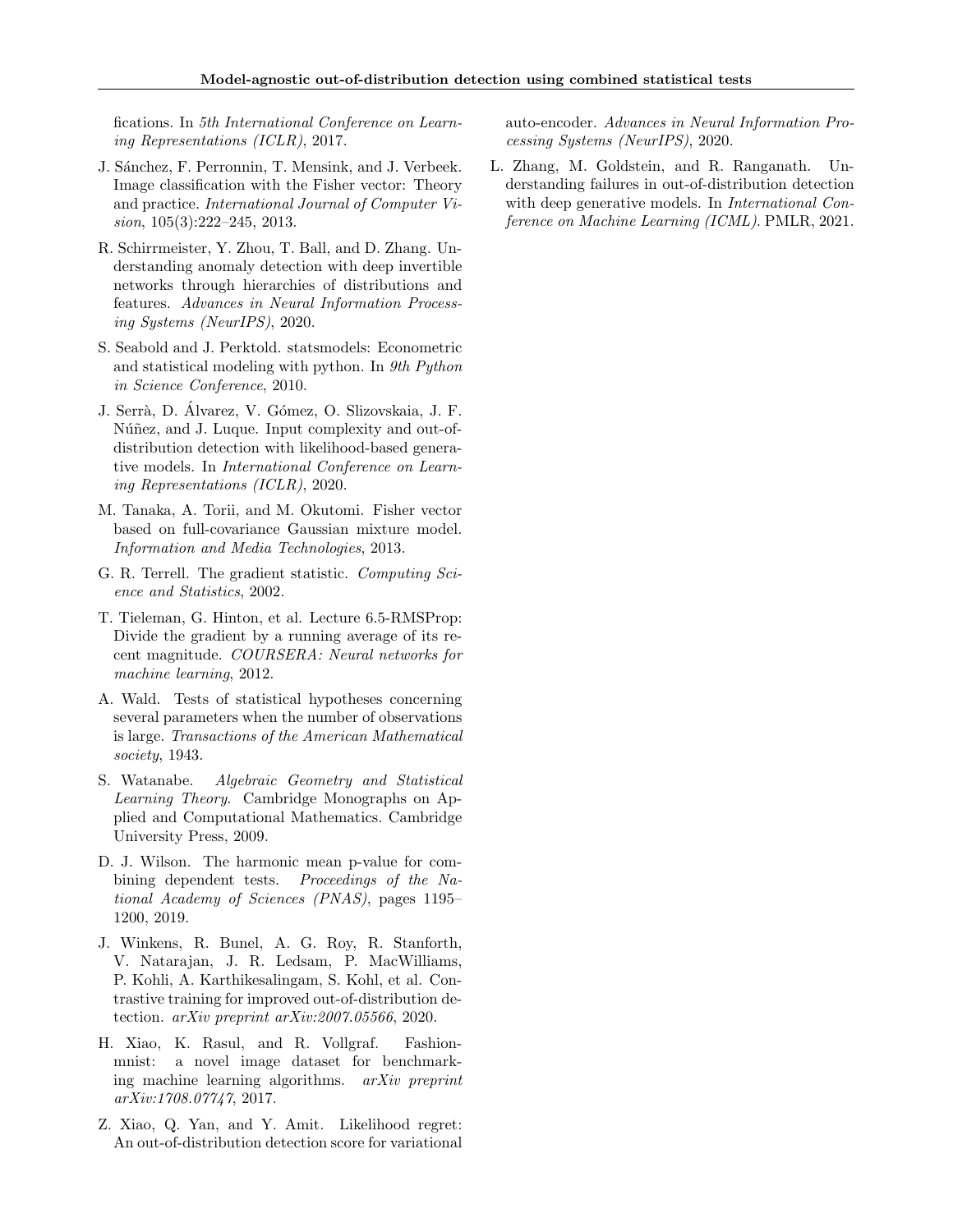# Supplementary Material: Model-agnostic out-of-distribution detection using combined statistical tests

## <span id="page-12-0"></span>A Crude approximation of the Fisher information

The Fisher information is defined as:

$$
I(\theta) = \mathbb{E}_{x \sim p_{\theta}}[\nabla \log p_{\theta}(x) \nabla \log p_{\theta}(x)^{T}].
$$
\n(7)

A crude diagonal approximation can be computed by simply estimating the diagonal of  $I(\theta)$  and setting all off-diagonal elements to zero. Such diagonal approximations have been used in machine learning for decades: for instance, [LeCun](#page-10-23) [\(1987,](#page-10-23) Section 3.12.2) used a similar approximation of the Hessian matrix, and called it "outrageously simplifying". Much more complex approximations have been derived, although diagonal approximations have been consistently used (e.g. by [Kirkpatrick et al., 2017,](#page-9-21) who used essentially the same approximation in a supervised context), and are linked to several adaptive optimisation techniques like Adam [\(Kingma and Ba,](#page-9-22) [2015\)](#page-9-22) or RMSProp [\(Tieleman et al., 2012\)](#page-11-10). A good discussion on these issues is provided in Martens's [\(2020\)](#page-10-24) recent review.

The approximation we used in the paper works as follows:

• By using the training examples  $x_1, \ldots, x_T$ , we form the estimate

$$
D_T(\theta) = \frac{1}{T} \sum_{t=1}^T \text{Diag}(\nabla \log p_\theta(x_t)^2),
$$

where the square in  $\nabla \log p_{\theta}(x_t)^2$  is computed elementwise.

• While we could directly use  $D_T(\theta)$  as an estimate. A slightly more refined approach is to slightly regularise  $D_T(\theta)$ . Following [Martens](#page-10-24) [\(2020\)](#page-10-24), our final estimate of the Fisher information matrix is

$$
\hat{I}_T(\theta) = (D_T(\theta) + \varepsilon)^{\xi},\tag{8}
$$

with all operations performed elementwise. The diagonal matrix  $\hat{I}_T(\theta)$  is then easy to invert and can be used to compute our statistics.

How to choose  $\varepsilon$  and  $\xi$ ? The Adam optimizer uses a similar estimate, with default hyperparameters  $\varepsilon = 10^{-8}$ and  $\xi = 1$ . As argued by [Martens](#page-10-24) [\(2020\)](#page-10-24), it can be interesting to use  $\xi < 1$  in order to diminish the influence of extreme values of  $D_T(\theta)$ . In particular, [Martens](#page-10-24) [\(2020\)](#page-10-24) suggests taking  $\xi = 0.75$ . When  $\xi \rightarrow 0$ , then  $I_T(\theta)$  will approach the identity matrix. We tested the two settings by using a PixelCNN++ trained on CIFAR. Results are shown in table [3.](#page-13-1) In terms of OOD detection, it seems that using  $\varepsilon = 10^{-8}$  and  $\xi = 1$  is slightly better. All results presented in the paper and in the supplementary material are computed by using  $\varepsilon = 10^{-8}$  and  $\xi = 1$ .

A few notes on the computation of  $D_T(\theta)$  While it seems more sensible to use samples  $x_1, ..., x_m \sim p_\theta$ from the model, we decided to simply reuse the training data  $x_1, ..., x_T$  instead. There are two computational advantages to this. The first one is that sampling many data points can be expensive (in particular for deep autoregressive models à la PixelCNN). The second advantage is that, if we wish to compute a MMD statistic, such as the MMD with the Fisher kernel or the MMD typicality (that require the average of gradient or the average log-likelihood over the training), computing the average of the square of the gradient costs very little. One can just do a single loop over the data, and use the usual formulas for online estimation of a mean, see Algorithm [1.](#page-23-0)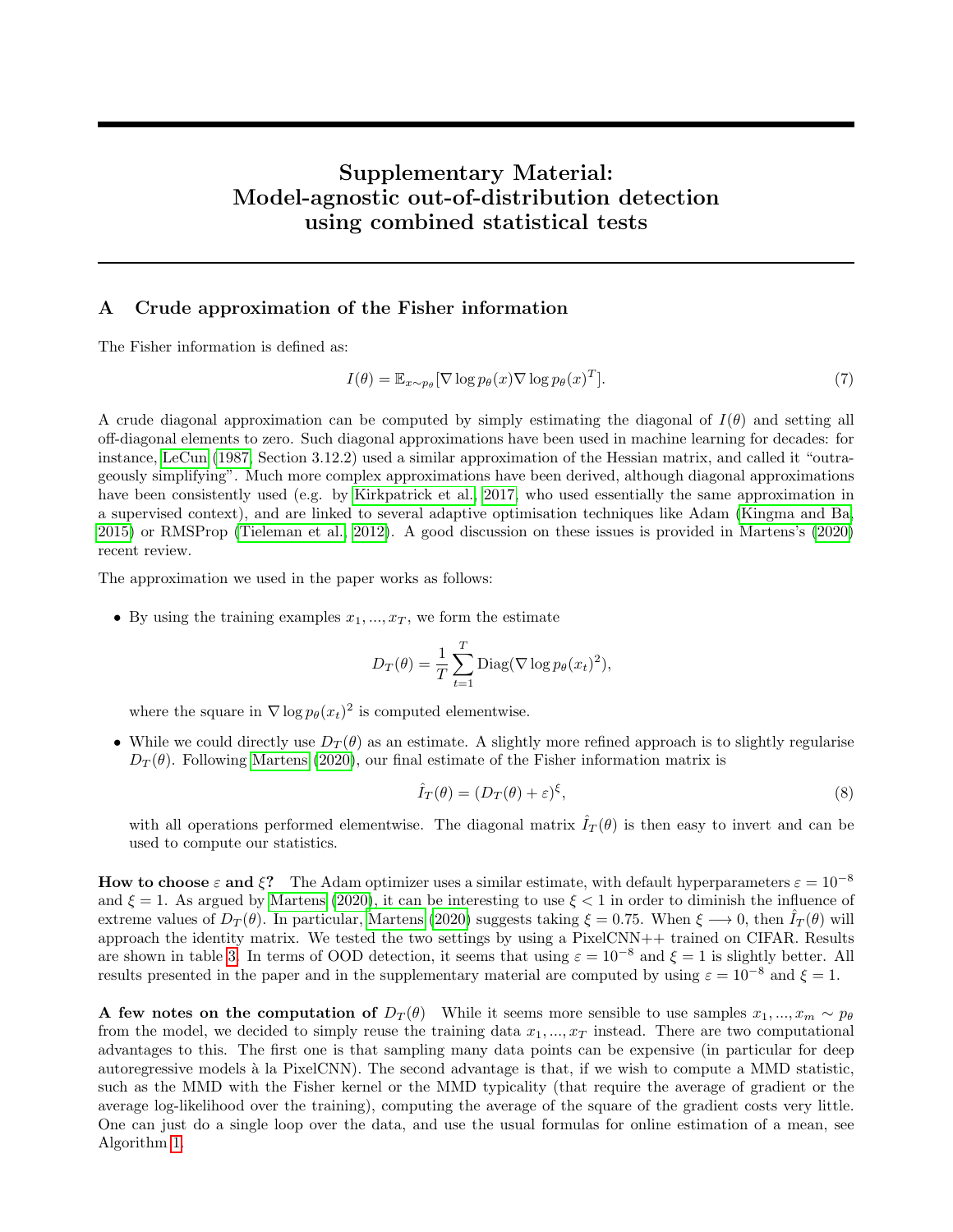<span id="page-13-1"></span>

| Table 3: AUROC <sup><math>\uparrow</math></sup> for single-sample OOD detection. Comparison between two different estimates of the Fisher |
|-------------------------------------------------------------------------------------------------------------------------------------------|
| information matrix. For (†) we used the Adam parameter choice, i.e. $\varepsilon = 10^{-8}$ and $\xi = 1$ . For (§), instead, we          |
| used $\varepsilon = 10^{-8}$ and $\xi = 0.75$ , as suggested by Martens (2020). As a results we have that using Adam parameters           |
| choice is slightly better for our task.                                                                                                   |

|                                                                 | CIFAR10 $(\text{IN})$ / SVHN $(\text{OUT})$ |                  |                  |                                                    |  |  |  |  |
|-----------------------------------------------------------------|---------------------------------------------|------------------|------------------|----------------------------------------------------|--|--|--|--|
| <b>MODELS</b>                                                   |                                             |                  |                  | MMD DIAGONAL TYPICALITY SCORE STAT FISHER'S METHOD |  |  |  |  |
| $PIXELCNN++ (model2)$ (‡)<br>$PIXELCNN++ (model2)$ $(\hat{\S})$ | 0.7070<br>0.6881                            | 0.6498<br>0.6498 | 0.7067<br>0.6878 | 0.7300<br>0.7176                                   |  |  |  |  |
| (†) With $\varepsilon = 10^{-8}$ and $\xi = 1$                  |                                             |                  |                  |                                                    |  |  |  |  |

(§) With  $\varepsilon = 10^{-8}$  and  $\xi = 0.75$ 

Do we really need to approximate the diagonal of  $I(\theta)$ ? Another possibility is to just use the identity matrix as FIM instead of of approximating the diagonal through the procedure explained above. In our experiments (see table [5](#page-17-2) and table [9\)](#page-19-0), we can see that sometimes using the identity matrix seems to work equally well or a bit better for some models trained on FashionMNIST and CIFAR10. However, when we train on SVHN or MNIST, there are a cases where the statistic that is using the identity matrix as approximation fails, sometimes being worse than random chance. In those setting, using the diagonal approximation leads to way better results. Therefore, considering a test statistic that uses the diagonal approximation of the FIM is more robust for OOD detection.

## <span id="page-13-0"></span>B The Mahalanobis score as MMD

[Lee et al.](#page-10-9) [\(2018\)](#page-10-9) introduced a simple metric to perform OOD detection with a trained deep classifier. The key idea is to train a simple generative model (linear discriminant analysis) in the feature space of the classifier. Let y denote the labels, and  $z = f(x)$  the data in feature space. In the simplest case, f is just the trained deep net devoid of the last softmax layer. The linear discriminant analysis model is

$$
y \sim \text{Cat}(\pi), \ z|y \sim \mathcal{N}(\mu_y, \Sigma), \tag{9}
$$

where  $\mu_1, ..., \mu_K$  are class-dependent means,  $\Sigma$  a common covariance matrix, and  $\pi_1, ..., \pi_K$  are the class proportions, estimated by maximum-likelihood. The Mahalanobis score is then

$$
M(x) = \max_{k \in \{1, ..., K\}} -(z - \mu_k)^T \Sigma^{-1} (z - \mu_k),
$$
\n(10)

which may be rewritten

$$
M(x) = \max_{k \in \{1, ..., K\}} p(z|k),\tag{11}
$$

under the assumption of equal class proportions (i.e.  $\pi_1 = ... = \pi_K = 1/K$ ).

We show here that it is possible to re-interpret this score as a MMD score with a certain Fisher kernel. The generative model induced on z by linear disciminant analysis is a Gaussian mixture:

$$
p_{\pi,\mu,\Sigma}(z) = \sum_{k=1}^{K} \pi_k \mathcal{N}(z|\mu_k,\Sigma). \tag{12}
$$

If we want a powerful deep kernel, it seems somewhat natural to consider the Fisher kernel associated with this generative model. The most important part of this mixture model are arguably the class-specific means (indeed, the model has been trained to discriminate the classes as well as possible). Therefore, we will only include these means in the Fisher kernel, and look at

$$
\Phi_{\text{Fisher}}(x) = I(\mu)^{-1/2} \nabla_{\mu} \log p_{\pi, \mu, \Sigma}(z),\tag{13}
$$

assuming that  $\pi$  and  $\Sigma$  are fixed at their maximum likelihood estimates. Similar mixture-based Fisher kernels have been very popular in the past, and were actually a key element of state-of-the art classification models on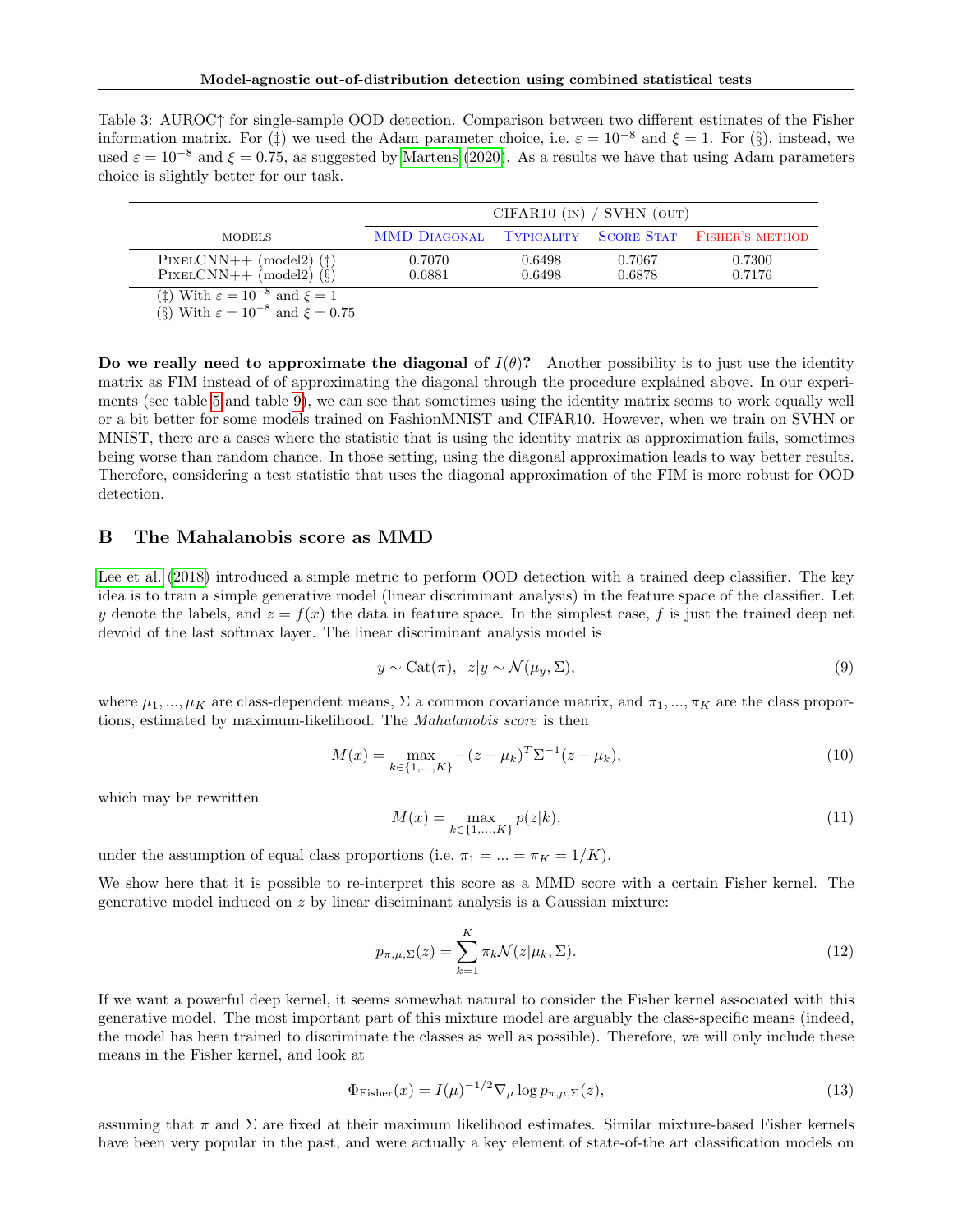Imagenet before deep nets won the competition [\(Perronnin et al., 2010\)](#page-10-25). Our idea is to re-use ideas introduced by this computer vision litterature. Under the assumption that the Gaussian clusters are well-separated, [Tanaka](#page-11-11) [et al.](#page-11-11)  $(2013)$ , extending an earlier analysis of Sánchez et al.  $(2013,$  Appendix A), showed that

$$
[\Phi_{\text{Fisher}}(x)]_{\mu_k} \approx \sqrt{\frac{p(z|k)}{\pi_k}} \Sigma^{-1/2} (z - \mu_k). \tag{14}
$$

Now, using the fact that the expected value of the score is approximatively zero, we can write that

$$
\text{MMD}_{\Phi_{\text{Fisher}}}^2 \approx \sum_{k=1}^K ||[\Phi_{\text{Fisher}}(x)]_{\mu_k}||_2^2 \approx \sum_{k=1}^K \frac{p(z|k)}{\pi_k} (z - \mu_k)^T \Sigma^{-1} (z - \mu_k). \tag{15}
$$

Using again the fact that the clusters are well-separated, we may say that  $z|k$  is approximatively a point mass at the most probable label, i.e. that  $p(z|k) \approx \delta_k^{\text{argmax}_c p(z|c)}$ . This leads to the approximation

$$
\text{MMD}_{\Phi_{\text{Fisher}}}^2 \approx \max_{k \in \{1, ..., K\}} \frac{1}{\pi_k} (z - \mu_k)^T \Sigma^{-1} (z - \mu_k). \tag{16}
$$

Finally, assuming that the class proportions are equal leads to the equivalence of  $\text{MMD}_{\Phi_{\text{Fisher}}}$  and the Mahalanobis score.

## C More Information on the experimental setup

#### C.1 A bit more background

The three considered DGMs are both parametrized by neural networks but they differ in the way they model the data distribution of interest. Assume we are interested in approximating a target distribution  $p^*(\mathbf{x})$ , for example a distribution of natural images, as it is done when using CIFAR10. PixelCNN++ is an autoregressive model and it models  $p^*(\mathbf{x})$  as a product of conditional distribution over the variables, i.e.  $p(\mathbf{x}) = p(x_1) \prod_{d=2}^D p(x_d)$  $\mathbf{x}_{\le d}$ , where  $\mathbf{x}_{\le d} = [x_1, \ldots, x_{d-1}]^T$ . Glow is a normalizing flow model and it approximate  $p^*(\mathbf{x})$  by using a sequence of bijiective transformations starting from a simple distribution, also called base distribution. If we use only a single invertible transformation f, the normalizing flow is defined as  $\mathbf{x} = f(\mathbf{z})$ , where  $\mathbf{z} \sim p_Z(\mathbf{z})$ , and  $p_X(\mathbf{x}) = p_Z(\mathbf{z}) |\det J_f(\mathbf{z})|^{-1}$ , where we used the change of variable formula. For these two types of model we have a tractable likelihood that can be used to optimize the model parameters. The Variational Autoencoder (VAE), instead, is a framework to model the data with a latent variable model, i.e.  $p(\mathbf{x}, \mathbf{z}) = p(\mathbf{x} | \mathbf{z}) p(\mathbf{z})$ , where **x** is the observed input data and **z** is a stochastic latent variable and the prior distribution  $p(z)$  is usually a standard Normal. Since the posterior  $p(z | x)$  is not tractable, a variational distribution  $q_{\phi}(z | x)$  is used as an approximation. Due to the intractability of the posterior, we cannot directly optimize the likelihood of the model, but instead the model parameters are optimized by maximizing the evidence lower bound (ELBO): log  $p_{\theta}(\mathbf{x}) \geq$  $\mathbb{E}_{q_{\phi}(\mathbf{z}|\mathbf{x})}\left[\log \frac{p(\mathbf{x},\mathbf{z})}{q_{\phi}(\mathbf{z}|\mathbf{x})}\right] \equiv \mathcal{L}$ . In this work we are considering an Hierarchical VAE (HVAE) with bottom-up inference as done in [Havtorn et al.](#page-9-15) [\(2021\)](#page-9-15). This is an extension of the VAE framework that consider an hierarchy of  $L$ latent variables  $\mathbf{z} = \mathbf{z}_1, \ldots, \mathbf{z}_L$ . The bottom-up inference is defined as  $q_{\phi}(\mathbf{z} \mid \mathbf{x}) = q_{\phi}(\mathbf{z}_1 \mid \mathbf{x}) \prod_{i=2}^L q_{\theta}(\mathbf{z}_i \mid \mathbf{z}_{i-1}),$ while the generative path is top-down, meaning  $p_{\theta}(\mathbf{x} \mid \mathbf{z}) = p(\mathbf{x} \mid \mathbf{z}_1)p_{\theta}(\mathbf{z}_1 \mid \mathbf{z}_2) \cdots p_{\theta}(\mathbf{z}_{L-1} \mid \mathbf{z}_L)$ . This is still trained by maximizing the ELBO. For a more in-depth explanation of these models we refer to their papers.

#### C.2 Generative model details

We will briefly describe the different model architectures and training procedures used in this paper. Since most of the models are taken from public code repositories and related papers, we will mostly invite the reader to have a look at the cited paper for a more in-depth description of the training details. For MNIST, CIFAR10, and FashionMNIST we used 3000 examples from the test set as validation set. For SVHN, instead, we used 6032 datapoints from the test set as validation, leaving the remaining 20000 examples as test set. In Table [4,](#page-15-1) we reported test log-likelihood of the models used in this paper.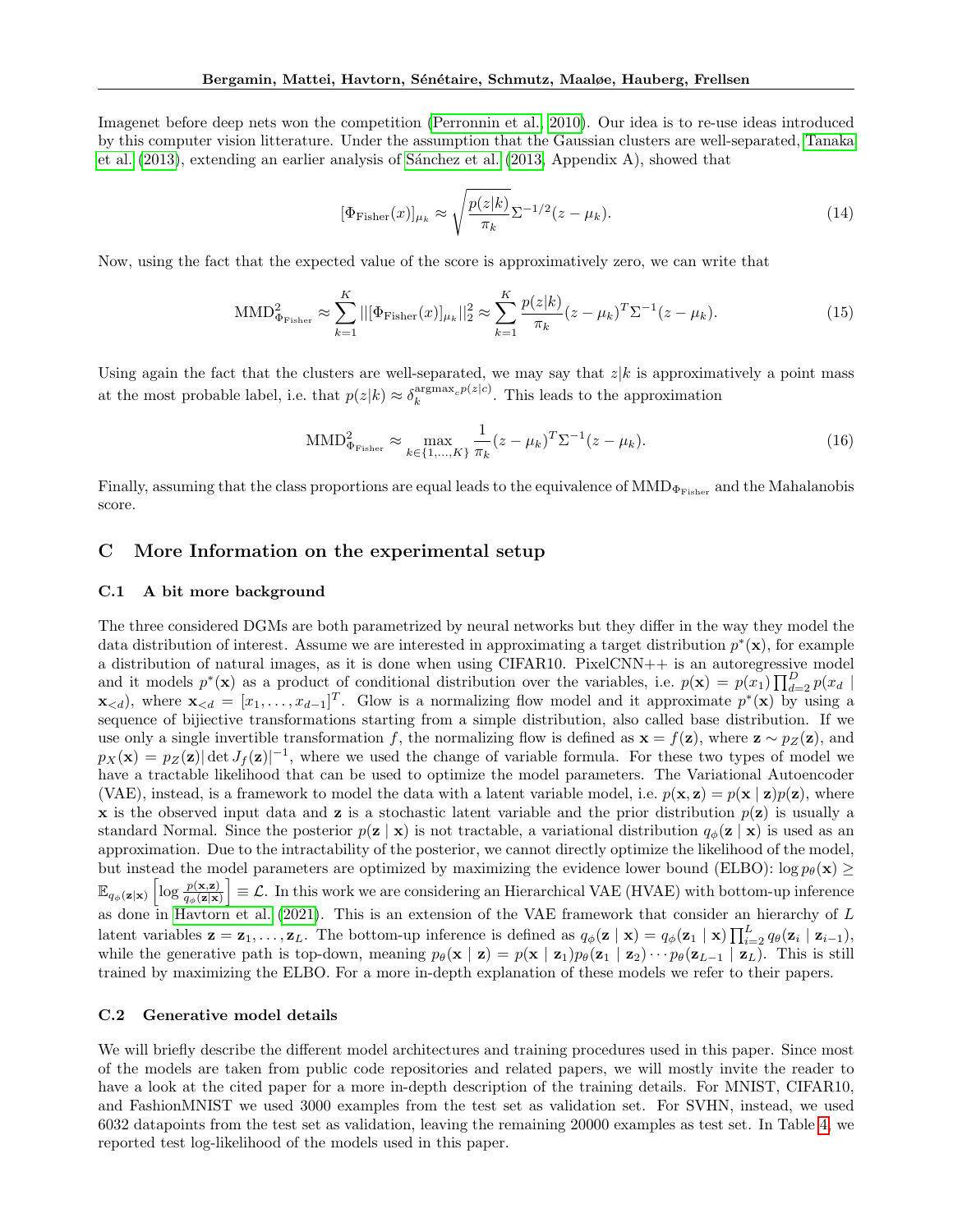<span id="page-15-1"></span>

| MODELS TRAINED ON FASHIONMNIST)                     |                           |                        |                           |
|-----------------------------------------------------|---------------------------|------------------------|---------------------------|
| <b>MODELS</b>                                       | LOG-LIKELIHOOD (BITS/DIM) |                        | MODELS TRAINED ON MNIST   |
|                                                     | 2.75                      | <b>MODELS</b>          | LOG-LIKELIHOOD (BITS/DIM) |
| $PIXELCNN++ (dropout)$<br>$PIXELCNN++$ (no dropout) | 2.72                      | $PIXELCNN++ (dropout)$ | 0.90                      |
| GLOW (RMSProp)                                      | 3.04                      | GLOW (RMSProp)         | 1.32                      |
| GLOW (Adam)                                         | 3.02                      | GLOW (Adam)            | 1.30                      |
| $HVAE$ $(**)$                                       | 0.43                      | $HVAE$ $(**)$          | 0.16                      |
|                                                     |                           |                        |                           |
| MODELS TRAINED ON CIFAR10                           |                           |                        | MODELS TRAINED ON SVHN    |
| <b>MODELS</b>                                       | LOG-LIKELIHOOD (BITS/DIM) | <b>MODELS</b>          | LOG-LIKELIHOOD (BITS/DIM) |
| $PIXELCNN++ (model1)$                               | 2.94                      | $PIXELCNN++ (dropout)$ | 1.58                      |
| $PIXELCNN++ (model2)$                               | 2.94                      | GLOW (RMSProp)         | 2.23                      |
| GLOW (RMSProp)                                      | 3.62                      | GLOW (Adam)            | 2.21                      |
| GLOW (Adam)                                         | 3.62                      | <b>HVAE</b>            | 2.38                      |
| <b>HVAE</b>                                         | 3.87                      | (**) Binarized MNIST   |                           |
| (**) Binarized FashionMNIST                         |                           |                        |                           |

Table 4: Test log-likelihood (bits/dim) achieved by the models used in the paper.

**PixelCNN++** For PixelCNN++ we used the code available in this repository<sup>[2](#page-15-2)</sup>. For the greyscale images, we used one residual block per stage with 32 filters and 5 logistic components in the discretized mixture of logistics. For natural images, instead, we used 5 residual blocks per stage with 160 filters and 10 components in

Glow For training Glow models we follow [Kirichenko et al.](#page-9-14) [\(2020\)](#page-9-14) and their repository<sup>[3](#page-15-3)</sup>. They closely follow [Nalisnick et al.](#page-10-0) [\(2018\)](#page-10-0) and [Kingma and Dhariwal](#page-9-17) [\(2018\)](#page-9-17) implementation for multi-scale Glow, where a scale is defined as the sequence of actorm, invertible  $1 \times 1$  convolution and coupling layers. While [Kirichenko et al.](#page-9-14) [\(2020\)](#page-9-14) only considers the RMSProp optimizer, we trained two different models, one using RMSProp and one using Adam with batch-size 32. For the greyscale dataset our Glow is made up of 2 scales with 16 coupling layers, and a 3-layers highway network with 200 hidden units is used to predict the scale and shift parameters. For CIFAR10 and SVHN, instead, we used 3 scales with 8 coupling layers, and 400 hidden units for the 3-layers highway network. For a more in-depth description, we refer to the codebase and the Appendix C of [Kirichenko](#page-9-14) [et al.](#page-9-14) [\(2020\)](#page-9-14).

Hierarchical VAE We follow [Havtorn et al.](#page-9-15) [\(2021\)](#page-9-15) for both model architecture design and training choices for our hierarchical VAEs. We used their open-sourced repository<sup>[4](#page-15-4)</sup>. As mentioned in the paper, the HVAE model we used has a bottom-up inference path and a top-down generative path. We trained each model for 1000 epochs using Adam optimizer with learning rate  $3e - 4$  and a batch-size of 128. All models were initialized using the data-dependent initialization and they used weight-normalization [\(Salimans and Kingma, 2016\)](#page-10-26). In addition to that, we always consider a hierarchy of three latent variables. For greyscale images (MNIST and FashionMNIST) we used a latent dimension of  $8-16-8$  for  $z_1, z_2, z_3$  respectively, while for natural images (CIFAR10 and SVHN) we used  $8 - 16 - 32$ . For a more in depth description of the model, we refer to Appendix B of [Havtorn et al.](#page-9-15) [\(2021\)](#page-9-15).

# D Additional results

#### <span id="page-15-0"></span>D.1 Typicality test and score statistic are uncorrelated

the mixture. We trained all the models using Adam optimizer.

To test if the typicality test and the score statistic are uncorrelated, we plot the two scores computed on the validation set. As can be seen from figure [3,](#page-16-1) we have that the two measures are not correlated as it is also highlight by the correlation coefficient.

<span id="page-15-2"></span> $^{2}$ [https://github.com/pclucas14/pixel-cnn-pp](#page-0-0)

<span id="page-15-3"></span><sup>3&</sup>lt;br>[https://github.com/PolinaKirichenko/flows](#page-0-0)\_ood

<span id="page-15-4"></span><sup>4</sup> [https://github.com/JakobHavtorn/hvae-oodd](#page-0-0)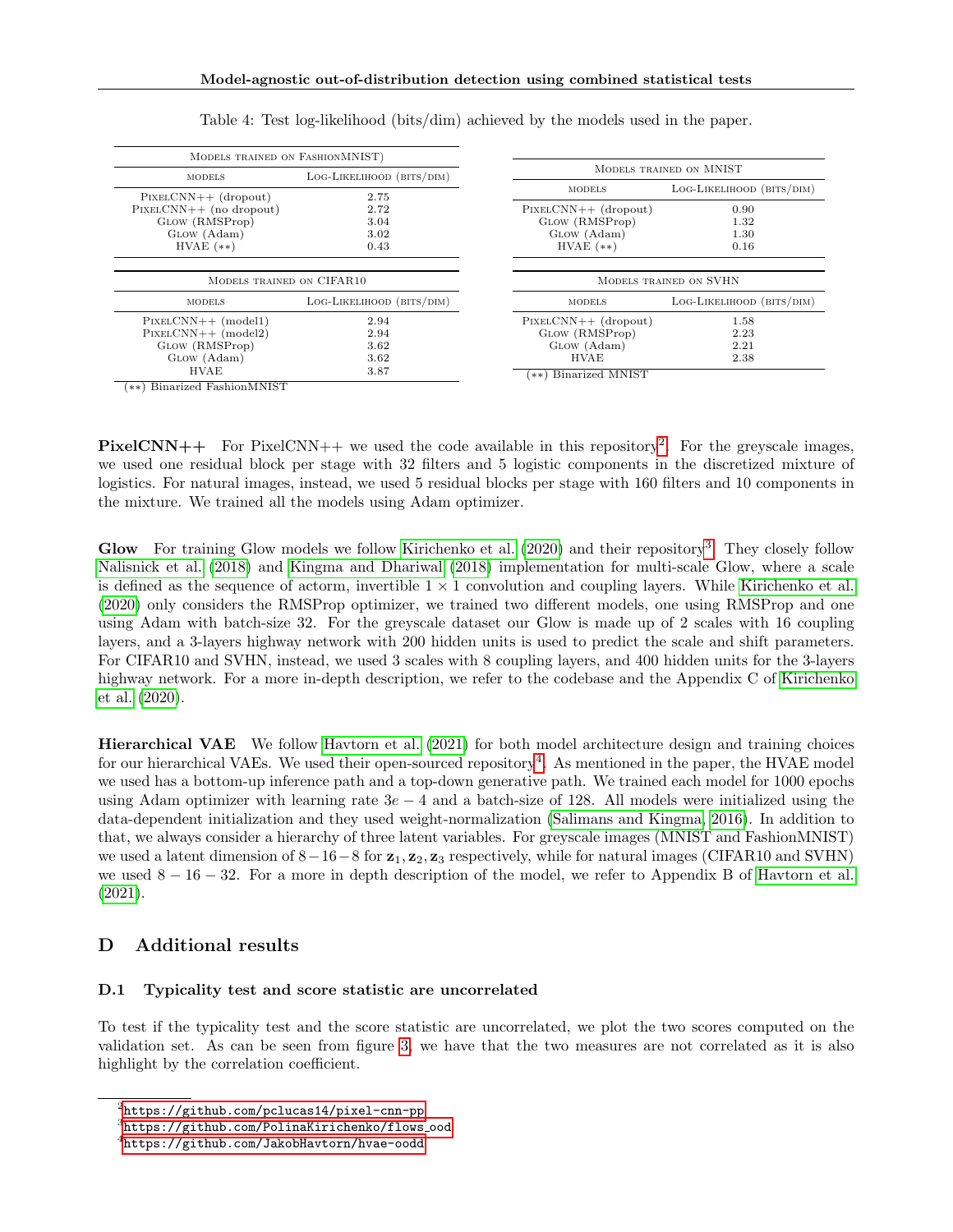<span id="page-16-1"></span>

Figure 3: Correlation of Typicality Test and Score Statistic computed on the validation set using a PixelCNN++ trained on FashionMNIST. The correlation coefficient is −0.014. This can also be seen by looking at the regression line, which is almost straight.

#### <span id="page-16-0"></span>D.2 Harmonic Mean

In the paper we mentioned that another way to combine p-values from different test statistics is the Harmonic mean [\(Wilson, 2019\)](#page-11-6). This is defined as:

$$
\mathring{p} = \frac{\sum_{i=1}^{k} w_i}{\sum_{i=1}^{k} w_i / p_i},\tag{17}
$$

where  $w_1, \ldots, w_k$  are weights that sum up to 1. In our setting, we considered equal weights, i.e.  $w_i = 1/k$ . Therefore, if we simply consider two test statistics  $T_1$  and  $T_2$  and corresponding p-values  $p_1$  and  $p_2$ , the harmonic mean p-values becomes:

$$
\mathring{p} = \frac{2p_1p_2}{p_1 + p_2}.\tag{18}
$$

As expected, this combination should work better when the statistics that we are combining are somewhat correlated. Indeed, since in our setting we have that the typicality and the score statistic are independent, we would expect this to work worse than the Fisher's combination. This is confirmed by table [6,](#page-17-3) where we are reporting the results when combining the two statistics using the three different ways we analyzed.

#### D.3 Results considering maximum-mean-discrepancy

In Section [4,](#page-3-0) we discussed the relationship between the maximum-mean-discrepancy with a Fisher kernel and the score statistic and the gradient norm, which depends on the choice of approximation of the Fisher information matrix we use. In table [5](#page-17-2) we reported also the AUROC scores for the MMD with Fisher kernel considering both the diagonal approximation of the FIM (called *MMD Diagonal* in the table) and the FIM being the identity matrix (called MMD Identity). As expected, we have that the AUROC of the MMD with the diagonal approximated FIM is pretty close to the AUROC we obtained by using the score statistic. Likewise, we have that the AUROC of MMD with the identity matrix as FIM is close to the gradient norm when we trained on FashionMNIST and CIFAR10.

So, why did we decide to use the score statistic instead of the MMD with Fisher kernel and diagonal approximation of the FIM? The main reason is Occam's razor. If we have two things that work equally well, we should keep the simplest one. In our case, we have that for computing the MMD with the Fisher kernel, we need to compute both the average gradient and the FIM using the training set. For the score statistic, instead, we just need the FIM. In addition to that, from all our experiments (see table [5](#page-17-2) and table [9\)](#page-19-0) we do not have any evidence for one statistic working better than the other, because they are always pretty close to each other.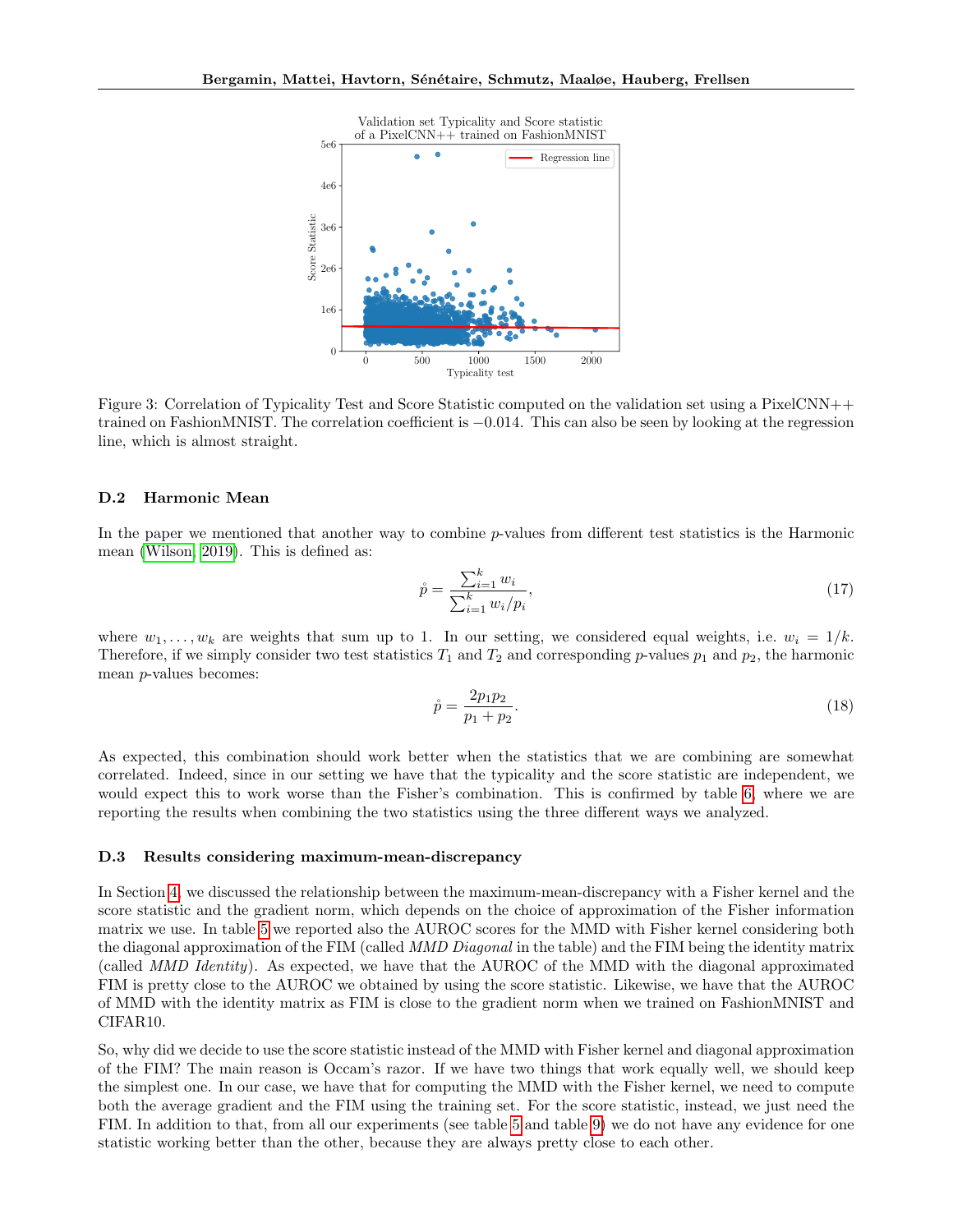<span id="page-17-2"></span>Table 5: AUROC↑ for single-sample OOD detection. In this table we consider all the different single statistics we mentioned in the paper. One can notice that MMD Diagonal is pretty close to the score statistic and the MMD Identity is close to the gradient norm, as expected (see Section 4.1 in the paper).

|                                                                                                     | FASHIONMNIST (IN) / MNIST (OUT)                |                                                |                                                |                                                |                                                |                                                |
|-----------------------------------------------------------------------------------------------------|------------------------------------------------|------------------------------------------------|------------------------------------------------|------------------------------------------------|------------------------------------------------|------------------------------------------------|
|                                                                                                     |                                                |                                                |                                                | <b>SINGLE STATISTICS</b>                       |                                                |                                                |
| <b>MODELS</b>                                                                                       | $\log p(x)$                                    | $\ \nabla \log p(x)\ _2$                       | <b>MMD DIAGONAL</b>                            | <b>MMD IDENTITY</b>                            | <b>TYPICALITY</b>                              | <b>SCORE STAT</b>                              |
| $PIXELCNN++ (dropout)$<br>$PIXELCNN++ (no dropout)$<br>GLOW (RMSProp)<br>GLOW (Adam)<br><b>HVAE</b> | 0.0762<br>0.1048<br>0.1970<br>0.1223<br>0.0653 | 0.8709<br>0.9532<br>0.8904<br>0.7705<br>0.8714 | 0.8903<br>0.9393<br>0.9115<br>0.8540<br>0.9574 | 0.8690<br>0.9539<br>0.8986<br>0.7217<br>0.8726 | 0.8314<br>0.7575<br>0.4807<br>0.6987<br>0.8336 | 0.8822<br>0.9381<br>0.9114<br>0.8745<br>0.9578 |
|                                                                                                     |                                                |                                                |                                                | $CIFAR10$ (IN) / SVHN (OUT)                    |                                                |                                                |
|                                                                                                     |                                                |                                                |                                                | <b>SINGLE STATISTICS</b>                       |                                                |                                                |
| <b>MODELS</b>                                                                                       | $\log p(x)$                                    | $\ \nabla \log p(x)\ _2$                       | <b>MMD DIAGONAL</b>                            | <b>MMD IDENTITY</b>                            | <b>TYPICALITY</b>                              | <b>SCORE STAT</b>                              |
| $PIXELCNN++ (model1)$<br>$PIXELCNN++ (model2)$<br>GLOW (RMSProp)<br>GLOW (Adam)<br><b>HVAE</b>      | 0.1553<br>0.1567<br>0.0630<br>0.0627<br>0.0455 | 0.8006<br>0.7923<br>0.8585<br>0.7844<br>0.8041 | 0.6406<br>0.7070<br>0.7929<br>0.7620<br>0.7268 | 0.8126<br>0.7955<br>0.8621<br>0.7838<br>0.7634 | 0.6457<br>0.6498<br>0.8651<br>0.8624<br>0.8845 | 0.6407<br>0.7067<br>0.7940<br>0.7655<br>0.7334 |

<span id="page-17-3"></span>Table 6: AUROC↑ for single-sample OOD detection. Comparison between the three method we mentioned to combine different statistics. Since the typicality and the score statistic are not correlated, we have that the Fisher's method is mostly working better than the other two methods.

|                           | FASHIONMNIST (IN) / MNIST (OUT) |                             |                       |  |  |  |  |
|---------------------------|---------------------------------|-----------------------------|-----------------------|--|--|--|--|
|                           | <b>COMBINATIONS</b>             |                             |                       |  |  |  |  |
| <b>MODELS</b>             | <b>FISHER'S METHOD</b>          | HARMONIC MEAN               | DoSE <sub>KDE</sub>   |  |  |  |  |
| $PIXELCNN++ (dropout)$    | 0.9369                          | 0.9148                      | 0.8822                |  |  |  |  |
| $PIXELCNN++$ (no dropout) | 0.9536                          | 0.9392                      | 0.9382                |  |  |  |  |
| GLOW (RMSProp)            | 0.8598                          | 0.8853                      | 0.8901                |  |  |  |  |
| GLOW (Adam)               | 0.8839                          | 0.8632                      | 0.8752                |  |  |  |  |
| <b>HVAE</b>               | 0.9708                          | 0.9569                      | 0.9630                |  |  |  |  |
|                           |                                 |                             |                       |  |  |  |  |
|                           |                                 | $CIFAR10$ (IN) / SVHN (OUT) |                       |  |  |  |  |
|                           |                                 | <b>COMBINATIONS</b>         |                       |  |  |  |  |
| <b>MODELS</b>             | <b>FISHER'S METHOD</b>          | <b>HARMONIC MEAN</b>        | $DoSE$ <sub>KDE</sub> |  |  |  |  |
| $PIXELCNN++ (model1)$     | 0.6826                          | 0.6667                      | 0.6571                |  |  |  |  |
| $PIXELCNN++ (model2)$     | 0.7300                          | 0.7105                      | 0.7243                |  |  |  |  |
| GLOW (RMSProp)            | 0.8683                          | 0.8551                      | 0.8510                |  |  |  |  |
| GLOW (Adam)               | 0.8613                          | 0.8493                      | 0.8588                |  |  |  |  |

#### <span id="page-17-0"></span>D.4 Variability within the same model in different checkpoints

As mentioned in the paper, we noticed that all statistics depend on choices we made about our model and the training procedure, such as deciding between Adam or RMSProp, or between using dropout or not. In addition to that, we find out that they can differ also within the same model at different checkpoints that obtain almost the same log-likelihood. Here we consider two Glow models, one trained with Adam and one using RMSProp on CIFAR10. For both, we consider two checkpoints that achieve the same test log-likelihood. Those trained with Adam get a log-likelihood of 3.63 bits/dim, while the ones trained with RMSProp get 3.62 bits/dim. Results are shown in Table [7.](#page-18-2) It can be noticed, that although the models are similar in terms of test bits/dim the statistics vary a lot, mostly when training with RMSProp.

 $\overline{HVAE}$  0.8699 0.8525 0.8245

#### <span id="page-17-1"></span>D.5 Benjamini-Hochberg procedure when training on CIFAR10

In the main paper we focused on the Benjamini-Hochberg procedure applied to a model trained on FashionM-NIST. Although one should use a False Discovery Rate control procedure when the statistics we are using are strong, for completeness, we will present what happens when we apply the BH procedure on a model trained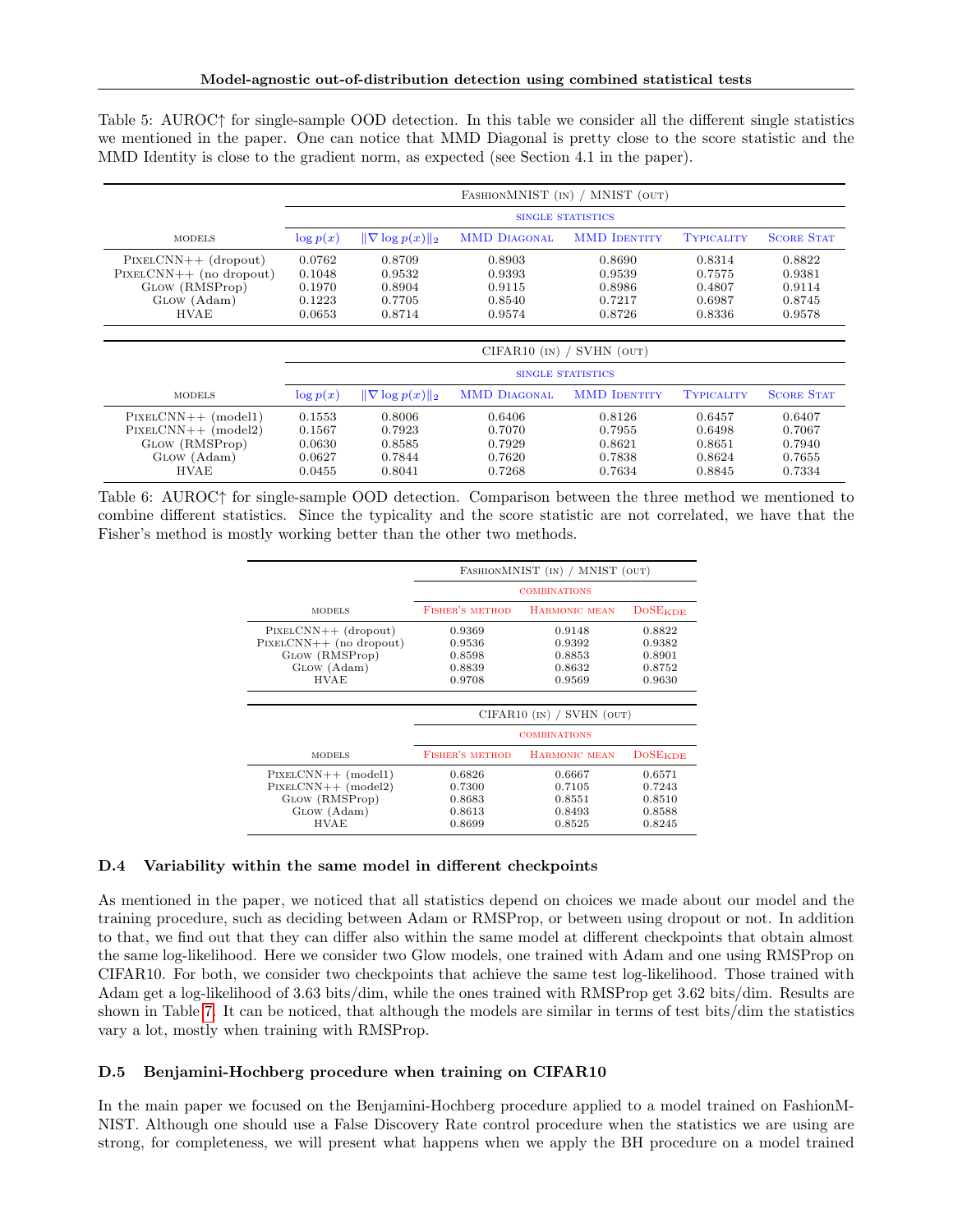<span id="page-18-2"></span>

|  | Table 7: AUROC <sup><math>\uparrow</math></sup> for single-sample OOD detection. In this table we are comparing two different Glow models |  |  |  |  |  |
|--|-------------------------------------------------------------------------------------------------------------------------------------------|--|--|--|--|--|
|  | trained on CIFAR10 by considering two different checkpoints with almost the same test log-likelihood. We can                              |  |  |  |  |  |
|  | see that both statistics vary a bit.                                                                                                      |  |  |  |  |  |

<span id="page-18-3"></span>

|                                                            | CIFAR10 $(N)$ / SVHN $(OUT)$ |                          |                        |                     |  |  |  |  |
|------------------------------------------------------------|------------------------------|--------------------------|------------------------|---------------------|--|--|--|--|
|                                                            |                              | <b>SINGLE STATISTICS</b> | <b>COMBINATION</b>     |                     |  |  |  |  |
| <b>MODELS</b>                                              | <b>TYPICALITY</b>            | <b>SCORE STAT</b>        | <b>FISHER'S METHOD</b> | DoSE <sub>KDE</sub> |  |  |  |  |
| $GLOW (RMSProp) \{check1\}$<br>$GLOW (RMSProp) \{check2}\$ | 0.8651<br>0.8532             | 0.7940<br>0.6894         | 0.8683<br>0.8275       | 0.8510<br>0.7815    |  |  |  |  |
| GLOW $(Adam) \{check1\}$<br>$G$ LOW $(Adam)$ $\{check2\}$  | 0.8624<br>0.8558             | 0.7655<br>0.7327         | 0.8613<br>0.8402       | 0.8588<br>0.8303    |  |  |  |  |



Figure 4: Type I and Type II errors versus the significance level  $\alpha$  on the combination values. We can control the FDR only for  $\alpha > 0.2$  in this case. For  $\alpha > 0.2$ , since we are using Benjamini-Hochberg procedure, we get that the Type I error stays below identity line.

on CIFAR10. In Fig. [4,](#page-18-3) we report the Type I error ratio and the Type II error ratio for different significance levels  $\alpha$ . We can see that we can actually control the FDR for  $\alpha > 0.2$ , and for these significance levels we are actually controlling the FDR. What is happening for  $\alpha < 0.2$ ? We have that the procedure is only rejecting 5 hypotheses and all these hypotheses corresponds to in-distribution examples. Therefore, we have that the ratio of Type I error is still low, but we are making a lot of Type II errors because we are accepting all the examples whose hypotheses should be rejected.

#### <span id="page-18-0"></span>D.6 Results when training on MNIST and SVHN

We also evaluated our methods in the two dataset pairs, MNIST against FashionMNIST and SVHN against CIFAR10, that are usually considered easier than the tasks presented in the main paper. For both tasks, we trained two Glow models, one trained with Adam and one trained with RMSProp, one PixelCNN++ trained with dropout and a hierarchical-VAE. Results are reported in table [8.](#page-19-1) We can see that almost all the statistics we considered are able to almost perfectly distinguish between the in-distribution test-set and the OOD test-set. However, we can notice that the gradient norm is failing sometimes both when we trained on CIFAR10 and when we trained on FashionMNIST. From table [9,](#page-19-0) instead, it is clear that we need to approximate the diagonal of the Fisher Information Matrix because if we simply consider the identity matrix, this will also fail as the gradient norm is doing.

### <span id="page-18-1"></span>D.7 Application of our method to Gaussian Mixture Model and Probabilistic PCA

Since the method we propose is model-agnostic, we show that it can be used for out-of-distribution detection also using two simple generative models, Gaussian Mixture Model (GMM) and Probabilistic PCA (PPCA). We consider the two pairs of datasets as before, i.e. FashionMNIST vs MNIST and CIFAR10 vs SVHN. Results can be seen in Table [10](#page-20-1) and Table [11.](#page-20-2) For both GMM and PPCA trained on FashionMNIST the likelihood can be used to perform OOD detection. Indeed, in this setting, they are not assigning higher likelihood to OOD data as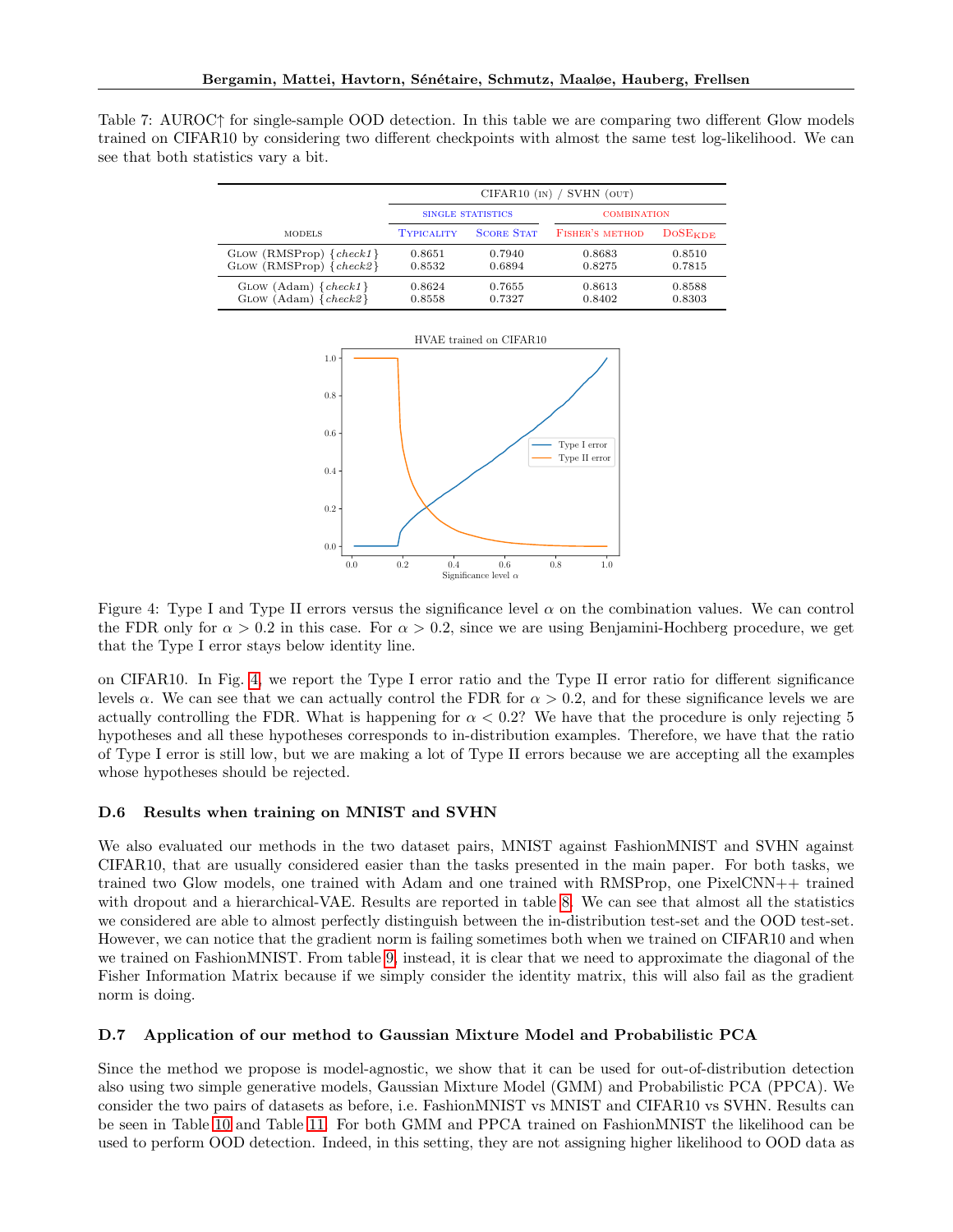<span id="page-19-1"></span>Table 8: AUROC↑ for single-sample OOD detection when training on MNIST and testing again FashionMNIST and when training on SVHN and testing against CIFAR10. As before, Fisher's method is the combination of the typicality test and the test statistic. These are also combined using DoSE.

|                                                                            |                                                                              | FASHIONMNIST (OUT)<br>$MNIST$ (IN) / |                                      |                                      |                                      |                                      |  |  |  |  |
|----------------------------------------------------------------------------|------------------------------------------------------------------------------|--------------------------------------|--------------------------------------|--------------------------------------|--------------------------------------|--------------------------------------|--|--|--|--|
|                                                                            |                                                                              |                                      | <b>SINGLE STATISTICS</b>             |                                      | <b>COMBINATION</b>                   |                                      |  |  |  |  |
| <b>MODELS</b>                                                              | $\log p(x)$                                                                  | $\ \nabla \log p(x)\ _2$             | <b>TYPICALITY</b>                    | <b>SCORE STAT</b>                    | <b>FISHER'S METHOD</b>               | DoSE <sub>KDE</sub>                  |  |  |  |  |
| $PIXELCNN++ (dropout)$ (†)<br>GLOW (RMSProp)<br>GLOW (Adam)<br><b>HVAE</b> | 0.8534<br>0.9999<br>0.9997<br>0.9936<br>0.9999<br>0.6506<br>0.9999<br>0.9998 |                                      | 0.9996<br>0.9991<br>0.9995<br>0.9997 | 0.9993<br>0.9936<br>0.9992<br>0.9999 | 0.9999<br>0.9992<br>0.9998<br>0.9999 | 0.9999<br>0.9994<br>0.9999<br>0.9999 |  |  |  |  |
|                                                                            |                                                                              |                                      | $SVHN$ (IN) /                        | CIFAR10 (OUT)                        |                                      |                                      |  |  |  |  |
|                                                                            |                                                                              |                                      | <b>SINGLE STATISTICS</b>             |                                      |                                      | <b>COMBINATION</b>                   |  |  |  |  |
| <b>MODELS</b>                                                              | $\log p(x)$                                                                  | $\ \nabla \log p(x)\ _2$             | <b>TYPICALITY</b>                    | <b>SCORE STAT</b>                    | FISHER'S METHOD                      | DoSE <sub>KDE</sub>                  |  |  |  |  |
| $PIXELCNN++ (dropout)$<br>GLOW (RMSProp)<br>GLOW (Adam)<br><b>HVAE</b>     | 0.9820<br>0.9917<br>0.9913<br>0.9943                                         | 0.2670<br>0.9180<br>0.5658<br>0.1011 | 0.9590<br>0.9830<br>0.9779<br>0.9857 | 0.9543<br>0.9823<br>0.9641<br>0.9862 | 0.9914<br>0.9913<br>0.9883<br>0.9934 | 0.9824<br>0.9913<br>0.9863<br>0.9862 |  |  |  |  |

(†) Trained using 50000 datapoints

<span id="page-19-0"></span>Table 9: AUROC↑ for single-sample OOD detection. In this table we consider all the different single statistics we mentioned in the paper but for the models trained on MNIST and SVHN this time. In this case, it is important to notice that the gradient norm and the MMD identity sometimes fail to a different extent.

|                                                                            | MNIST (IN) / FASHIONMNIST (OUT)                                              |                                      |                                      |                                                 |                                      |                                      |  |
|----------------------------------------------------------------------------|------------------------------------------------------------------------------|--------------------------------------|--------------------------------------|-------------------------------------------------|--------------------------------------|--------------------------------------|--|
|                                                                            |                                                                              |                                      |                                      | <b>SINGLE STATISTICS</b>                        |                                      |                                      |  |
| <b>MODELS</b>                                                              | $\log p(x)$                                                                  | $\ \nabla \log p(x)\ _2$             | <b>MMD DIAGONAL</b>                  | <b>MMD IDENTITY</b>                             | <b>TYPICALITY</b>                    | <b>SCORE STAT</b>                    |  |
| $PIXELCNN++ (dropout)$ (†)<br>GLOW (RMSProp)<br>GLOW (Adam)<br><b>HVAE</b> | 0.8534<br>0.9999<br>0.9997<br>0.9936<br>0.9999<br>0.6506<br>0.9999<br>0.9998 |                                      | 0.9993<br>0.9942<br>0.9993<br>0.9999 | 0.8608<br>0.6609<br>0.9124<br>0.9999            | 0.9996<br>0.9991<br>0.9997<br>0.9999 | 0.9993<br>0.9936<br>0.9992<br>0.9999 |  |
|                                                                            |                                                                              |                                      |                                      | SVHN $(n) / CIFAR10 (OUT)$                      |                                      |                                      |  |
| <b>MODELS</b>                                                              | $\log p(x)$                                                                  | $\ \nabla \log p(x)\ _2$             | <b>MMD DIAGONAL</b>                  | <b>SINGLE STATISTICS</b><br><b>MMD IDENTITY</b> | <b>TYPICALITY</b>                    | <b>SCORE STAT</b>                    |  |
| $PIXELCNN++ (dropout)$<br>GLOW (RMSProp)<br>GLOW (Adam)<br><b>HVAE</b>     | 0.9820<br>0.9917<br>0.9913<br>0.9943                                         | 0.2670<br>0.9180<br>0.5658<br>0.1011 | 0.9543<br>0.9824<br>0.9653<br>0.9865 | 0.3185<br>0.9317<br>0.7096<br>0.4508            | 0.9590<br>0.9830<br>0.9779<br>0.9857 | 0.9543<br>0.9823<br>0.9641<br>0.9862 |  |

(†) Trained using 50000 datapoints

it is the case for DGMs. This happens instead when we fit these models on CIFAR10. However, this behaviour can be due to the fact that they are really poor generative models for this dataset. It is also surprising that when training on CIFAR10 the score statistic is failing in both models. We think that this is also due to the fact that both the GMM and the PPCA are far from being good generative models for this dataset.

## D.8 More in depth analysis of the variability of the results for different HVAE

As we have pointed out before, test statistics and consequentially out-of-distribution performances can vary between the same model trained several times on the same dataset. To test the variability of the results shown in the main paper, we trained five different hierarchical VAEs and compute mean and standard deviations of the final AUROC scores. All models have the same architecture and were trained with the same procedure. Results can be found in Table [12.](#page-21-0) For the models trained on CIFAR10, most of the variability in terms of performance is due to the score statistic, which has the highest standard deviation. When training on FashionMNIST, instead, it seems that the typicality performance is the one varying the most between the five models.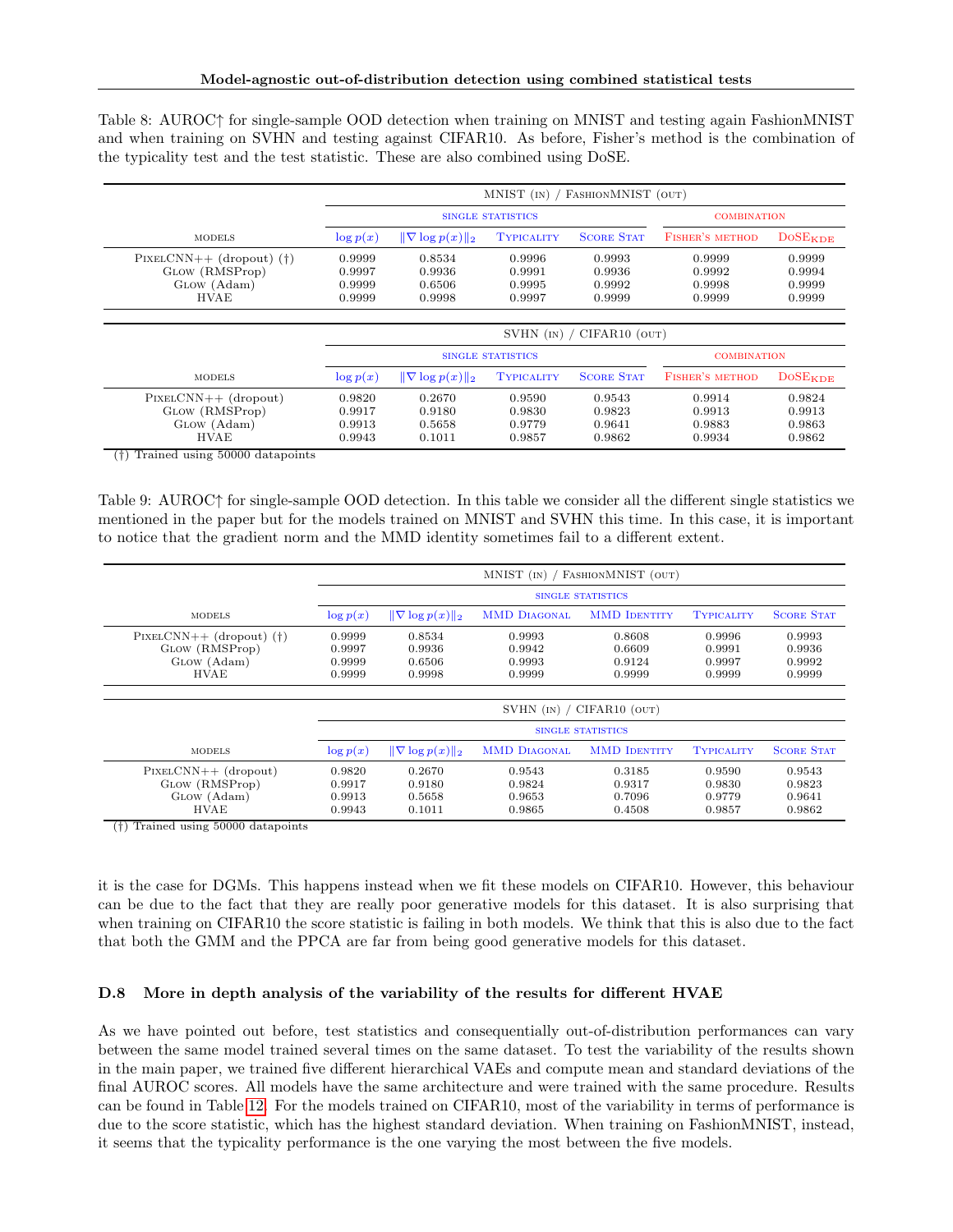<span id="page-20-1"></span>

|       | Table 10: AUROC† for single-sample OOD detection using a Gaussian mixture model (GMM). For Fisher's         |  |  |  |  |  |
|-------|-------------------------------------------------------------------------------------------------------------|--|--|--|--|--|
|       | method we mean the combination of the typicality test and the test statistic. These are also combined using |  |  |  |  |  |
| DoSE. |                                                                                                             |  |  |  |  |  |

|                   | MNIST (OUT)<br>FASHIONMNIST (IN)               |                          |                   |                   |                        |                                |  |  |
|-------------------|------------------------------------------------|--------------------------|-------------------|-------------------|------------------------|--------------------------------|--|--|
|                   |                                                |                          | SINGLE STATISTICS |                   | <b>COMBINATION</b>     |                                |  |  |
| <b>COMPONENTS</b> | $\log p(x)$                                    | $\ \nabla \log p(x)\ _2$ | TYPICALITY        | <b>SCORE STAT</b> | <b>FISHER'S METHOD</b> | <b>DOSEKDE</b>                 |  |  |
| 50<br>100         | 0.6627<br>0.6872                               | 0.5514<br>0.5509         | 0.5196<br>0.5575  | 0.8777<br>0.8742  | 0.7689<br>0.7965       | 0.8152<br>0.7989               |  |  |
|                   |                                                |                          | $CIFAR10$ (IN)    | SVHN (OUT)        |                        |                                |  |  |
|                   | <b>SINGLE STATISTICS</b><br><b>COMBINATION</b> |                          |                   |                   |                        |                                |  |  |
| <b>COMPONENTS</b> | $\log p(x)$                                    | $\ \nabla \log p(x)\ _2$ | TYPICALITY        | <b>SCORE STAT</b> | <b>FISHER'S METHOD</b> | $\textrm{DoSE}_{\textrm{KDE}}$ |  |  |
| 50<br>100         | 0.2335<br>0.2372                               | 0.6087<br>0.6136         | 0.6759<br>0.6714  | 0.3512<br>0.3294  | 0.6098<br>0.5898       | 0.6569<br>0.6573               |  |  |

<span id="page-20-2"></span>Table 11: AUROC↑ for single-sample OOD detection using a Probabilistic PCA. For Fisher's method we mean the combination of the typicality test and the test statistic. These are also combined using DoSE.

|                   | MNIST (OUT)<br>FASHIONMNIST (IN) |                          |                   |                   |                        |                           |  |  |
|-------------------|----------------------------------|--------------------------|-------------------|-------------------|------------------------|---------------------------|--|--|
|                   |                                  |                          | SINGLE STATISTICS |                   | <b>COMBINATION</b>     |                           |  |  |
| <b>COMPONENTS</b> | $\log p(x)$                      | $\ \nabla \log p(x)\ _2$ | <b>TYPICALITY</b> | <b>SCORE STAT</b> | <b>FISHER'S METHOD</b> | <b>DOSEKDE</b>            |  |  |
| 50<br>100         | 0.9727<br>0.9557                 | 0.9637<br>0.9715         | 0.9587<br>0.9309  | 0.9505<br>0.9626  | 0.9635<br>0.9566       | 0.9610<br>0.9585          |  |  |
|                   | SVHN (OUT)<br>$CIFAR10$ (IN)     |                          |                   |                   |                        |                           |  |  |
|                   |                                  | <b>COMBINATION</b>       |                   |                   |                        |                           |  |  |
| <b>COMPONENTS</b> | $\log p(x)$                      | $\ \nabla \log p(x)\ _2$ | TYPICALITY        | <b>SCORE STAT</b> | <b>FISHER'S METHOD</b> | <b>DOSE<sub>KDE</sub></b> |  |  |
| 50<br>100         | 0.0770<br>0.0357                 | 0.1494<br>0.0778         | 0.8468<br>0.8944  | 0.1308<br>0.0755  | 0.7568<br>0.7966       | 0.8210<br>0.8830          |  |  |

# <span id="page-20-0"></span>E Yes, we should talk about CelebA

Out-of-distribution detection performance is not only influenced by the model architecture or the training process. Indeed, transformations applied to the input data play an important role by transforming a difficult task into an easier problem where the likelihood can detect OOD data. By looking at the different results for Glow trained on CIFAR10 and tested on CelebA shown in [Hendrycks et al.](#page-9-1) [\(2019\)](#page-9-1), [Kirichenko et al.](#page-9-14) [\(2020\)](#page-9-14), [Morningstar](#page-10-11) [et al.](#page-10-11) [\(2021\)](#page-10-11), and [Ahmadian and Lindsten](#page-9-2) [\(2021\)](#page-9-2) we can see that the AUROC scores obtain by the plain loglikelihood are pretty different. In [Hendrycks et al.](#page-9-1) [\(2019\)](#page-9-1) and [Kirichenko et al.](#page-9-14) [\(2020\)](#page-9-14) the log-likelihood gets a poor performance, confirming that CIFAR10-CelebA is a challenging pair for DGMs, while in [Morningstar et al.](#page-10-11) [\(2021\)](#page-10-11) the likelihood is able to distinguish OOD data. While the main reason for these different results can be due to model implementation and training procedure, we decided to investigate how different transformations can influence OOD detection. Indeed, CelebA examples originally have a shape of (218, 178, 3) and to transform them into (32, 32, 3)-shaped images, as CIFAR10, we have to resize them and then crop their center. The resize function is performing an interpolation, therefore we analyze how different interpolation strategies influence the OOD task.

We considered three different interpolations: bilinear (default in PyTorch), Lanczos, and nearest. As can be seen from Fig. [5,](#page-21-1) these transformations mostly affect the sharpness of the images. In Table [13](#page-22-0) we show how the OOD performance changes for our considered models when testing on CelebA where we applied different interpolations. We can notice that when using the bilinear interpolation we get results that are pretty similar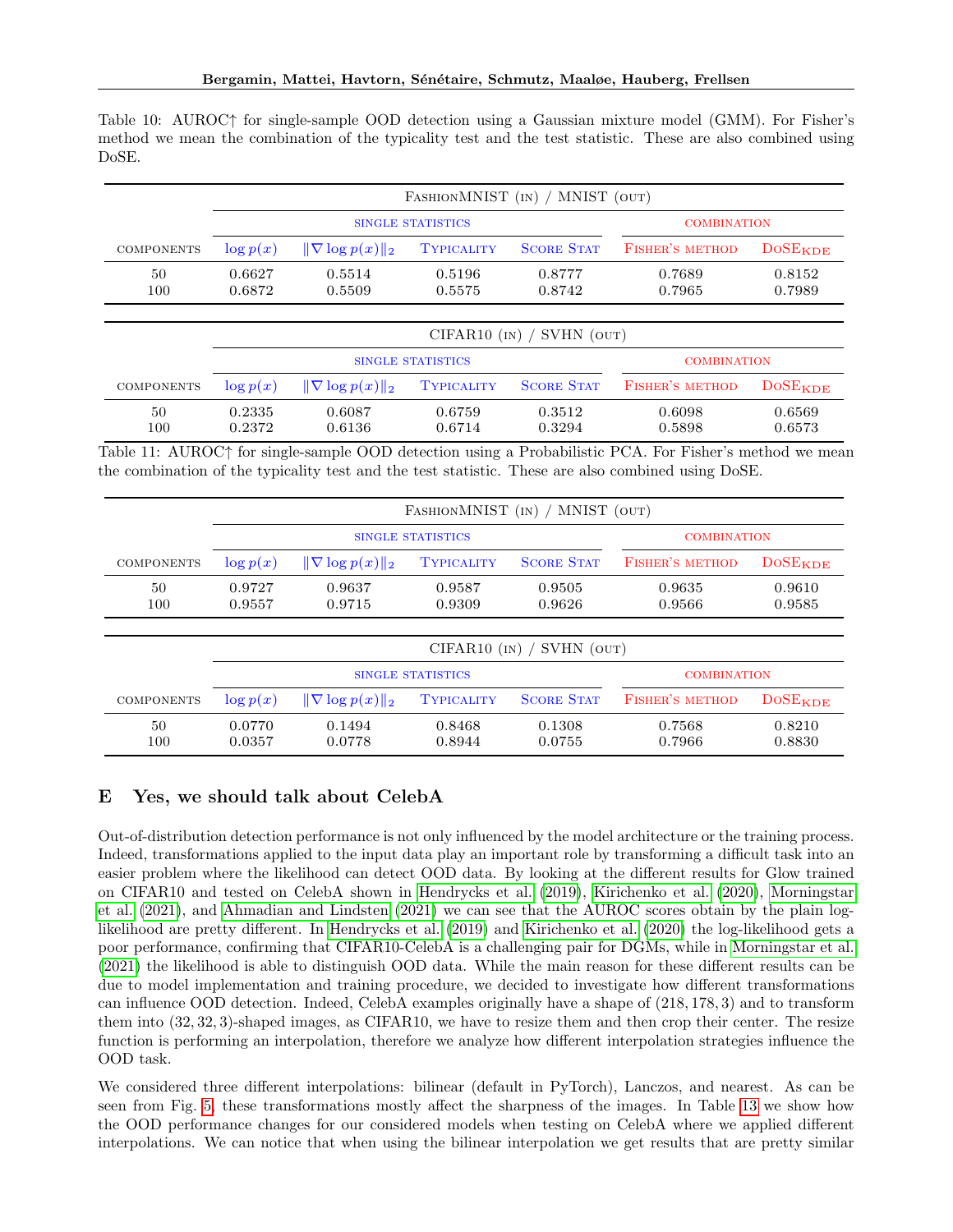<span id="page-21-0"></span>

|  |  |  |  |  | Table 12: Mean and standard deviation of the performance in terms of AUROC of our method. Quantities are  |
|--|--|--|--|--|-----------------------------------------------------------------------------------------------------------|
|  |  |  |  |  | computed by taking the performance of 5 different trained HVAEs both trained on CIFAR10 and FashionMNIST. |

| $D_{\text{out}}$                         | $\log p(x)$                                        | <b>TYPICALITY</b>                                  | <b>SCORE STAT</b>                                  | <b>FISHER'S METHOD</b>                             | $DoSE_{KDE}$                                       |
|------------------------------------------|----------------------------------------------------|----------------------------------------------------|----------------------------------------------------|----------------------------------------------------|----------------------------------------------------|
|                                          |                                                    |                                                    | HVAE TRAINED ON CIFAR10                            |                                                    |                                                    |
| <b>SVHN</b><br>CIFAR100<br><b>CELEBA</b> | 0.0631(0.0008)<br>0.5349(0.0007)<br>0.9004(0.0035) | 0.8711(0.0028)<br>0.5496(0.0003)<br>0.8203(0.0046) | 0.7808(0.0255)<br>0.5857(0.0042)<br>0.7565(0.0369) | 0.8844(0.0140)<br>0.5924(0.0029)<br>0.8505(0.0138) | 0.8519(0.0194)<br>0.5985(0.0028)<br>0.8247(0.0228) |
|                                          |                                                    |                                                    | HVAE TRAINED ON FASHIONMNIST                       |                                                    |                                                    |
| <b>MNIST</b>                             | 0.2487(0.0152)                                     | 0.5064(0.0245)                                     | 0.9532(0.0084)                                     | 0.9220(0.01491)                                    | 0.9377(0.0126)                                     |
|                                          |                                                    | <b>Bilinear</b>                                    | Lanczos                                            | Nearest                                            |                                                    |



Figure 5: Comparison of different interpolation methods for CelebA dataset.

<span id="page-21-1"></span>to [Hendrycks et al.](#page-9-1) [\(2019\)](#page-9-1), [Kirichenko et al.](#page-9-14) [\(2020\)](#page-9-14), and [Ahmadian and Lindsten](#page-9-2) [\(2021\)](#page-9-2) in terms of likelihood OOD performance. When using the nearest interpolation, instead, we get results that are closer to [Morningstar](#page-10-11) [et al.](#page-10-11) [\(2021\)](#page-10-11).

In conclusion, with these experiments, we wanted to highlight the importance of reporting the preprocessing steps used in loading CelebA in order to be able to make a fair comparison with the other proposed methods in the literature.

## F Comparison with the original DoSE statistics

As the last experiment, we study how our proposed method with our model agnostic statistic performs against DoSE using the original statistics proposed in [Morningstar et al.](#page-10-11) [\(2021\)](#page-10-11). For the VAEs model, they suggested to use the following 5 statistics: the posterior/prior cross-entropy H[ $q_{\phi}(\mathbf{z} \mid \mathbf{x}), p(\mathbf{z})$ ], the posterior entropy  $H[q_\phi(\mathbf{z} \mid \mathbf{x})]$ , the posterior/prior KL divergence  $D_{KL}[q_\phi(\mathbf{z} \mid \mathbf{x}) \mid p(\mathbf{z})]$ , the posterior expected log-likelihood  $\mathbb{E}_{q_{\phi}(\mathbf{z}|\mathbf{x})}[\log q_{\phi}(\mathbf{z} \mid \mathbf{x})],$  and the log-likelihood  $\log \mathbb{E}_{q_{\phi}(\mathbf{z}|\mathbf{x})}\left[\frac{p_{\theta}(\mathbf{x}, \mathbf{z})}{q_{\phi}(\mathbf{z}|\mathbf{x})}\right]$  $\frac{p_{\theta}(\mathbf{x}, \mathbf{z})}{q_{\phi}(\mathbf{z}|\mathbf{x})}$ . For DoSE on Glow, instead, they considered three metrics: the log-likelihood  $p_X(x | \theta_n)$  and its two components, i.e. the log-probability of the latent variable  $p_Z(\mathbf{z} \mid \mathbf{x}, \theta_n)$  and the log-determinant of the Jacobian log  $|J_f(\mathbf{x})|$ .

In this setting, since DoSE is using statistics that are HVAE and Glow specific, it is not model agnostic anymore. Indeed, we cannot use those statistics also for a PixelCNN++ for example or any other DGM. We want also to highlight that the models used in [Morningstar et al.](#page-10-11) [\(2021\)](#page-10-11) are a bit different from the ones used in this work. For example, they are considering a beta-VAE with only one stochastic layer, while in our case we used a HVAE with 3-stochastic layers.

# G Algorithmic implementation

A pseudocode describing step-by-step how to implement our method is given in Algorithm [1.](#page-23-0)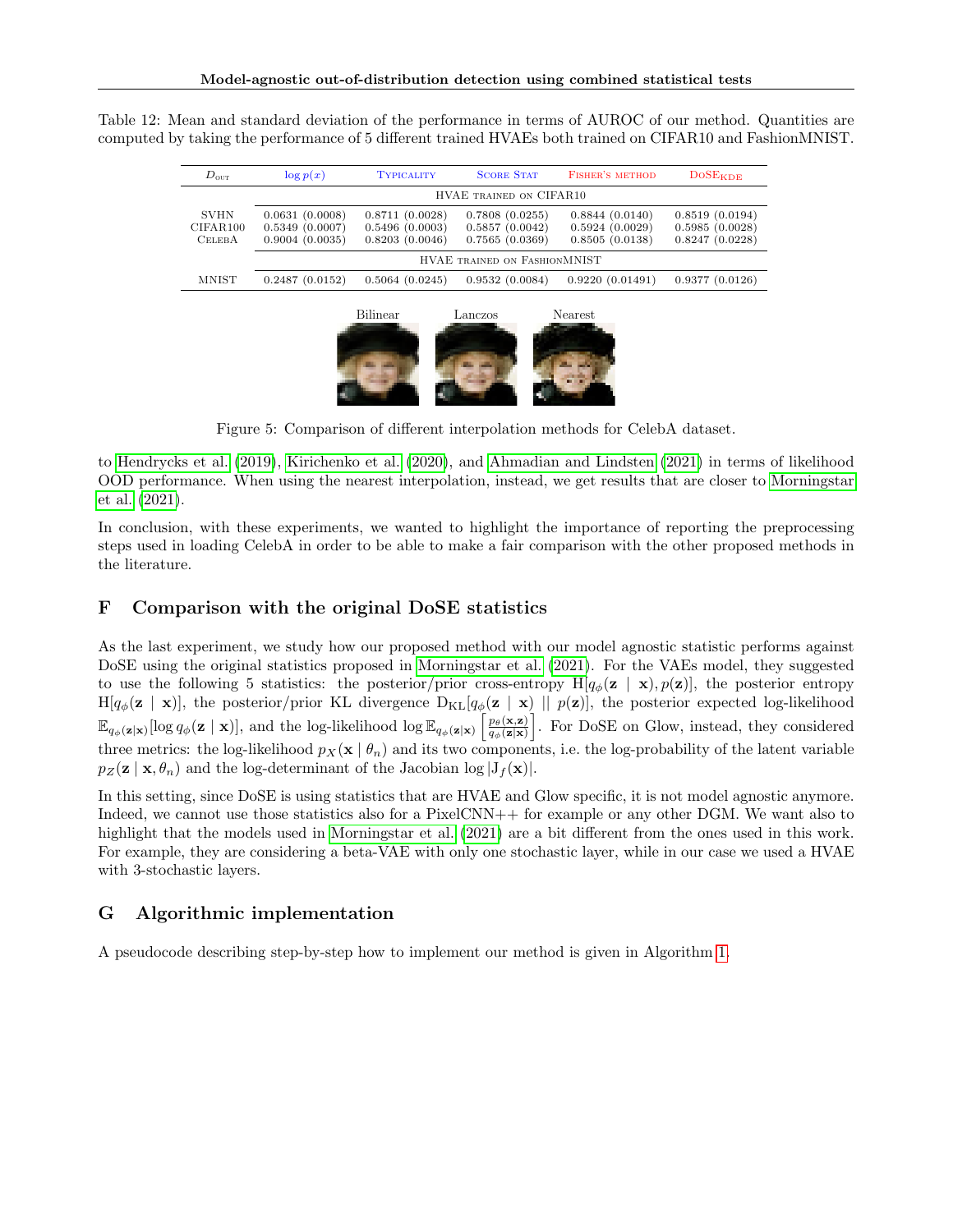|                                                                                                |                                                | CIFAR10 $\text{(IN)}$ / CELEBA $\text{(OUT)}$ (†) |                                                |                                                |                                                |                                                |  |
|------------------------------------------------------------------------------------------------|------------------------------------------------|---------------------------------------------------|------------------------------------------------|------------------------------------------------|------------------------------------------------|------------------------------------------------|--|
|                                                                                                |                                                | SINGLE STATISTICS                                 | <b>COMBINATION</b>                             |                                                |                                                |                                                |  |
| <b>MODELS</b>                                                                                  | $\log p(x)$                                    | $\ \nabla \log p(x)\ _2$                          | <b>TYPICALITY</b>                              | <b>SCORE STAT</b>                              | <b>FISHER'S METHOD</b>                         | $DoSE_{KDE}$                                   |  |
| $PIXELCNN++ (model1)$<br>$PIXELCNN++ (model2)$<br>GLOW (RMSProp)<br>GLOW (Adam)<br><b>HVAE</b> | 0.7027<br>0.7034<br>0.5337<br>0.5308<br>0.5643 | 0.5856<br>0.4298<br>0.5616<br>0.5820<br>0.5214    | 0.5581<br>0.5554<br>0.3926<br>0.3914<br>0.4011 | 0.7001<br>0.7505<br>0.6561<br>0.5850<br>0.6712 | 0.6450<br>0.6879<br>0.5400<br>0.4818<br>0.5483 | 0.6931<br>0.7430<br>0.5866<br>0.5212<br>0.5987 |  |

<span id="page-22-0"></span>Table 13: AUROC↑ for single-sample OOD detection for CIFAR10 vs CelebA considering all the three interpolations when using CelebA.

|                                                                                                |                                                | CIFAR10 (IN) / CELEBA (OUT) $(k)$              |                                                |                                                 |                                                |                                                |  |  |
|------------------------------------------------------------------------------------------------|------------------------------------------------|------------------------------------------------|------------------------------------------------|-------------------------------------------------|------------------------------------------------|------------------------------------------------|--|--|
|                                                                                                |                                                | SINGLE STATISTICS                              | <b>COMBINATION</b>                             |                                                 |                                                |                                                |  |  |
| <b>MODELS</b>                                                                                  | $\log p(x)$                                    | $\ \nabla \log p(x)\ _{2}$                     | <b>TYPICALITY</b>                              | <b>SCORE STAT</b>                               | <b>FISHER'S METHOD</b>                         | $\textrm{DoSE}_{\mathbf{KDE}}$                 |  |  |
| $PIXELCNN++ (model1)$<br>$PIXELCNN++ (model2)$<br>GLOW (RMSProp)<br>GLOW (Adam)<br><b>HVAE</b> | 0.8284<br>0.8284<br>0.7556<br>0.7499<br>0.7561 | 0.5035<br>0.3530<br>0.4427<br>0.4800<br>0.4097 | 0.7399<br>0.7370<br>0.6222<br>0.6177<br>0.6051 | 0.6714<br>0.70088<br>0.7865<br>0.6442<br>0.6779 | 0.7477<br>0.7631<br>0.7423<br>0.6460<br>0.6775 | 0.7123<br>0.7446<br>0.7632<br>0.6467<br>0.6772 |  |  |

|                                                                                                | CIFAR10 $\text{(IN)}$ / CELEBA $\text{(OUT)}$ $\text{(1)}$ |                                                |                                                |                                                |                                                |                                                |  |
|------------------------------------------------------------------------------------------------|------------------------------------------------------------|------------------------------------------------|------------------------------------------------|------------------------------------------------|------------------------------------------------|------------------------------------------------|--|
|                                                                                                |                                                            | SINGLE STATISTICS                              | <b>COMBINATION</b>                             |                                                |                                                |                                                |  |
| <b>MODELS</b>                                                                                  | $\log p(x)$                                                | $\ \nabla \log p(x)\ _2$                       | <b>TYPICALITY</b>                              | <b>SCORE STAT</b>                              | FISHER'S METHOD                                | $DoSE$ <sub>KDE</sub>                          |  |
| $PIXELCNN++ (model1)$<br>$PIXELCNN++ (model2)$<br>GLOW (RMSProp)<br>GLOW (Adam)<br><b>HVAE</b> | 0.9270<br>0.9270<br>0.9364<br>0.9322<br>0.8964             | 0.4196<br>0.3065<br>0.5345<br>0.5957<br>0.3515 | 0.8902<br>0.8886<br>0.8880<br>0.8829<br>0.8158 | 0.8320<br>0.8448<br>0.9286<br>0.8350<br>0.7952 | 0.9287<br>0.9339<br>0.9390<br>0.9017<br>0.8620 | 0.8908<br>0.9236<br>0.9423<br>0.8933<br>0.8455 |  |

(†) Bilinear interpolation

 $(H)$  Lanczos interpolation

(‡) Nearest interpolation

Table 14: Comparison between our method and DoSE using the original statistics. In these experiments we considered only Glow trained with Adam.

| $D_{\text{out}}$ | <b>OUR METHOD</b> | DoSE <sub>orig</sub>                |
|------------------|-------------------|-------------------------------------|
|                  |                   | <b>GLOW TRAINED ON CIFAR10</b>      |
| <b>SVHN</b>      | 0.8613            | 0.7819                              |
| CIFAR100         | 0.5775            | 0.5700                              |
| <b>CELEBA</b>    | 0.9017            | 0.9663                              |
|                  |                   | <b>GLOW TRAINED ON FASHIONMNIST</b> |
| MNIST            | 0.8839            | 0.9568                              |
|                  |                   | HVAE TRAINED ON FASHIONMNIST        |
| MNIST            | 0.9383            | 0.9762                              |
|                  |                   | <b>HVAE TRAINED ON CIFAR10</b>      |
| <b>SVHN</b>      | 0.8605            | 0.8823                              |
| CIFAR100         | 0.5888            | 0.5608                              |
| Celeb A          | 0.8620            | 0.8203                              |